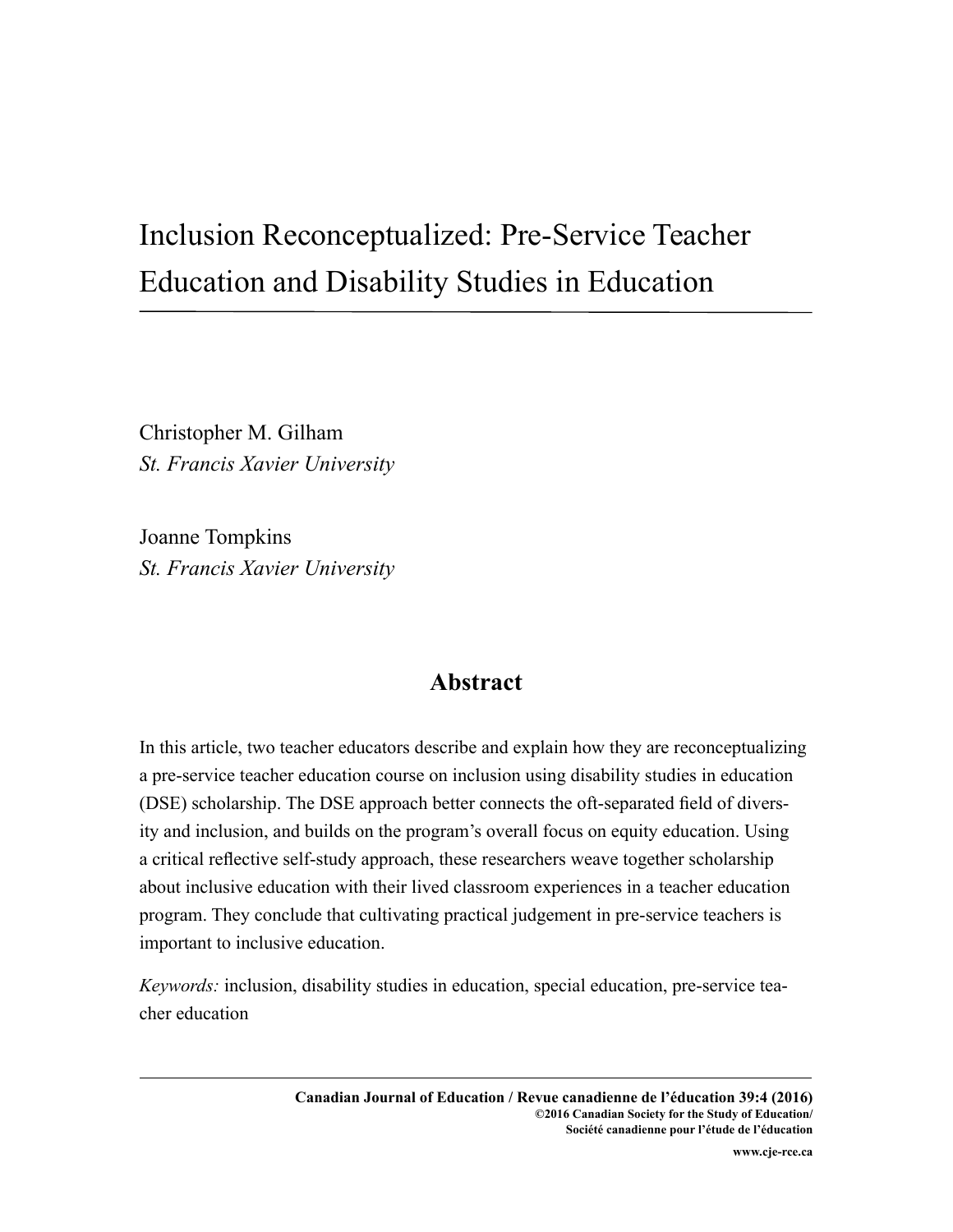# **Résumé**

Deux professeurs dans un programme de formation des enseignants décrivent et expliquent leur reconceptualization d'un cours d'éducation inclusive informé par la recherche en études sur l'incapacité. Les études sur l'incapacité créent des liens entre les disciplines de la diversité et de l'inclusion et font la mise au point sur l'équité en éducation. Ces formateurs d'enseignants se servent d'une approche de pratique réflexive critique et auto-apprentissage et tissent l'érudition de l'éducation inclusive avec les expériences vécues des enseignants en formation. Les auteurs conclurent que le développement du jugement pratique est d'une forte importance dans la formation des futurs enseignants.

*Mots-clés :* inclusion, études sur l'incapacité, éducation specialisé, formation des enseignants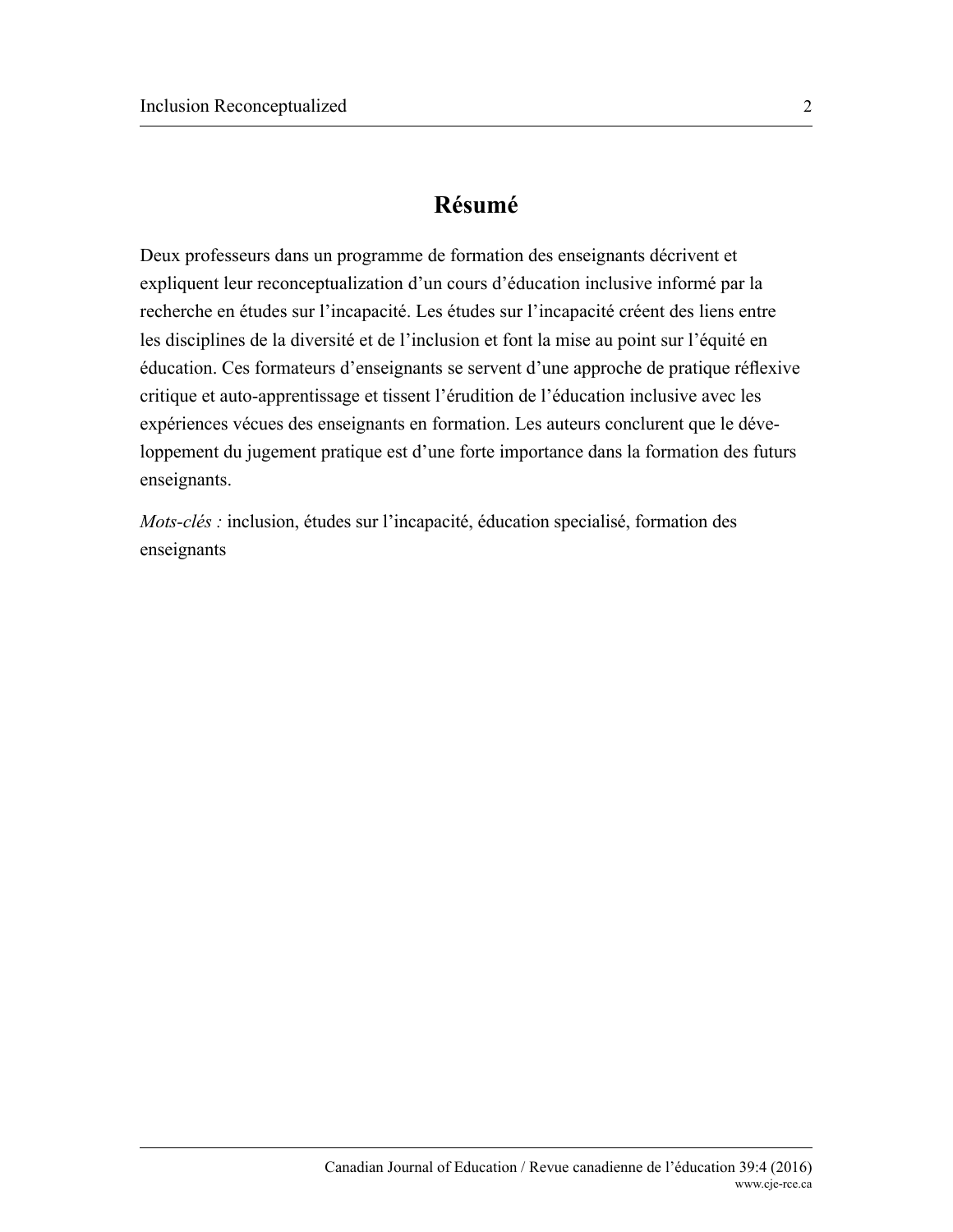# **Introduction**

In this article, we describe and explain how we are reconceptualizing our pre-service teacher education course on Inclusion using disability studies in education (DSE) scholarship. DSE work largely follows the social model of disability, which holds that our societal beliefs and practices disable individuals rather than seeing people as inherently having deficits, which are described as disabilities (Baglieri, Bejoian, Broderick, Connor, & Valle, 2011; Baglieri, Valle, Connor, & Gallagher, 2010). For example, rather than seeing the person who needs an accessible ramp as disabled, poor access to a building disables the individual. If a building has and maintains clear and clean rampways, more people can access the building than if only steps were available and maintained.

Likewise, in teaching, the use of closed-captioning on video brings some of those traditionally on the margins to the centre of learning, and it can also assist other diverse learners, such as newly arrived immigrants to Canada who do not speak English as their first language. As an example, closed-captioning, used or conceptualized in this way, is a tool that can benefit more students than those we might at first consider. Some students might hear within a "normal" range, however, they struggle to absorb or retain high verbal content. Hearing and reading what is being said can reinforce learning. Closed-captioning is an example of one possible "rampway" to student success.

We were encouraged by American pre-service teacher education programs that embraced the DSE perspective (Connor, 2013, 2014; Connor & Bejoian 2014; Connor, Gabel, Gallagher, & Morton, 2008; Valle & Connor, 2011). Our reconceptualization of our inclusion course, known as "Inclusion One," included the following:

- 1. Revealing the troubling history of special education and how much of today's scholarship on inclusion remains embedded in special education's deficit model of disability.
- 2. Bridging a divide between diversity and inclusion scholarship.
- 3. Introducing the concepts of the social model of disability and ableism.
- 4. Continuing our exploration of Differentiated Instruction (Tomlinson & Imbeau, 2010) and Universal Design for Learning (CAST, 2015) as a way to create inclusive classrooms. Additionally, introducing our pre-service teachers to Inquiry-Based Learning (Jardine, 2012) using the Galileo website ([http://galileo.org/\)](http://galileo.org/)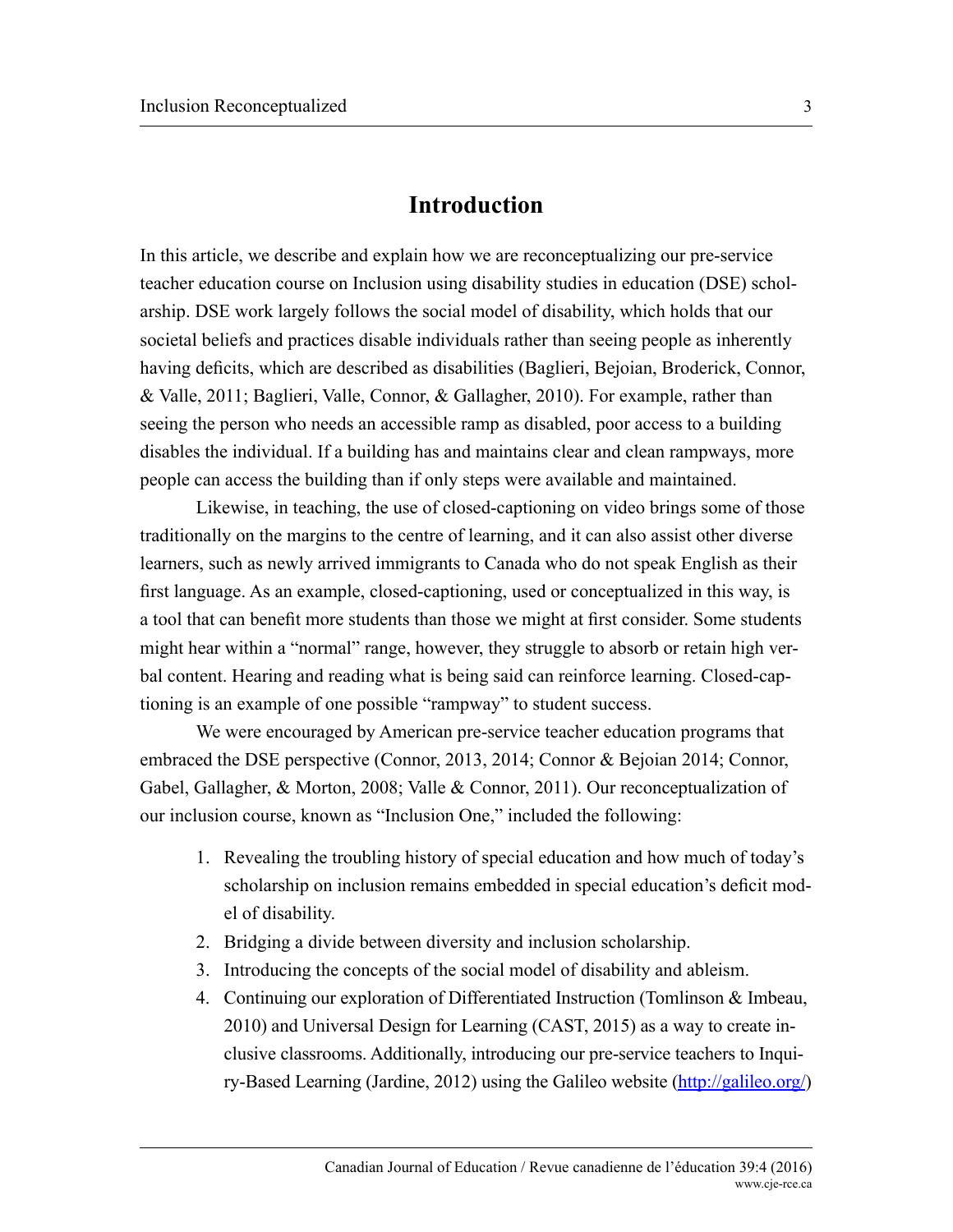and the Universal Design for Learning approach using the Center for Applied Special Teaching (CAST) website ([http://www.cast.org/\)](http://www.cast.org/).

5. Discussing the importance of practical judgement in inclusive education.

 Our aim has been to better understand how to improve professional practice in teacher education (Bolton, 2014; Laboskey, 2004). Two decades ago Lytle and Cochran-Smith (1992) urged teacher educators to develop their professional knowledge base by drawing on their own inquiry. Self-study emerged as a promising research method for teacher educators. Loughran, Hamilton, Laboskey, and Russell (2004) found that, for teacher educators, self-study "has been the most powerful impetus for the growing number of research into the development of teacher educator identity, competence, and practice" (as cited in Dinkleman, Margolis, & Sikkenga, 2006, p. 7). Therefore, selfstudy was an obvious methodological choice for us as two teacher educators who taught a foundations course offered over a nine-week semester. There were multiple opportunities for us to meet and talk about our conceptualizations of and reflections on the course. Our data collection involved conceptual mapping exercises (on large whiteboards), where we visually laid out the scope and sequence of this course and its connections to the previous and subsequent course in the foundation series. Our weekly meetings allowed us to debrief and plan the course, and these conversations and reflections on our practices were captured through field notes, providing us with visual records of our conceptualizations. In our learning conversations we articulated, clarified, made sense of, and reconceptualized our understandings of this course. Through this article, we wish to reappropriate an understanding of inclusion to encompass all students as diverse and in need of various supports, services, and educational practices. We conclude our discussion with our plans to embark upon further research with our pre-service teachers to understand how they take the learnings from this course into the field and apply practical judgement to their practice.

## **About Us**

Both of us have been involved in inclusive education as in-service teachers prior to entering teacher education. Joanne has been involved in the development and teaching of this course for almost 20 years. Prior to this she worked in Nunavut as a teacher,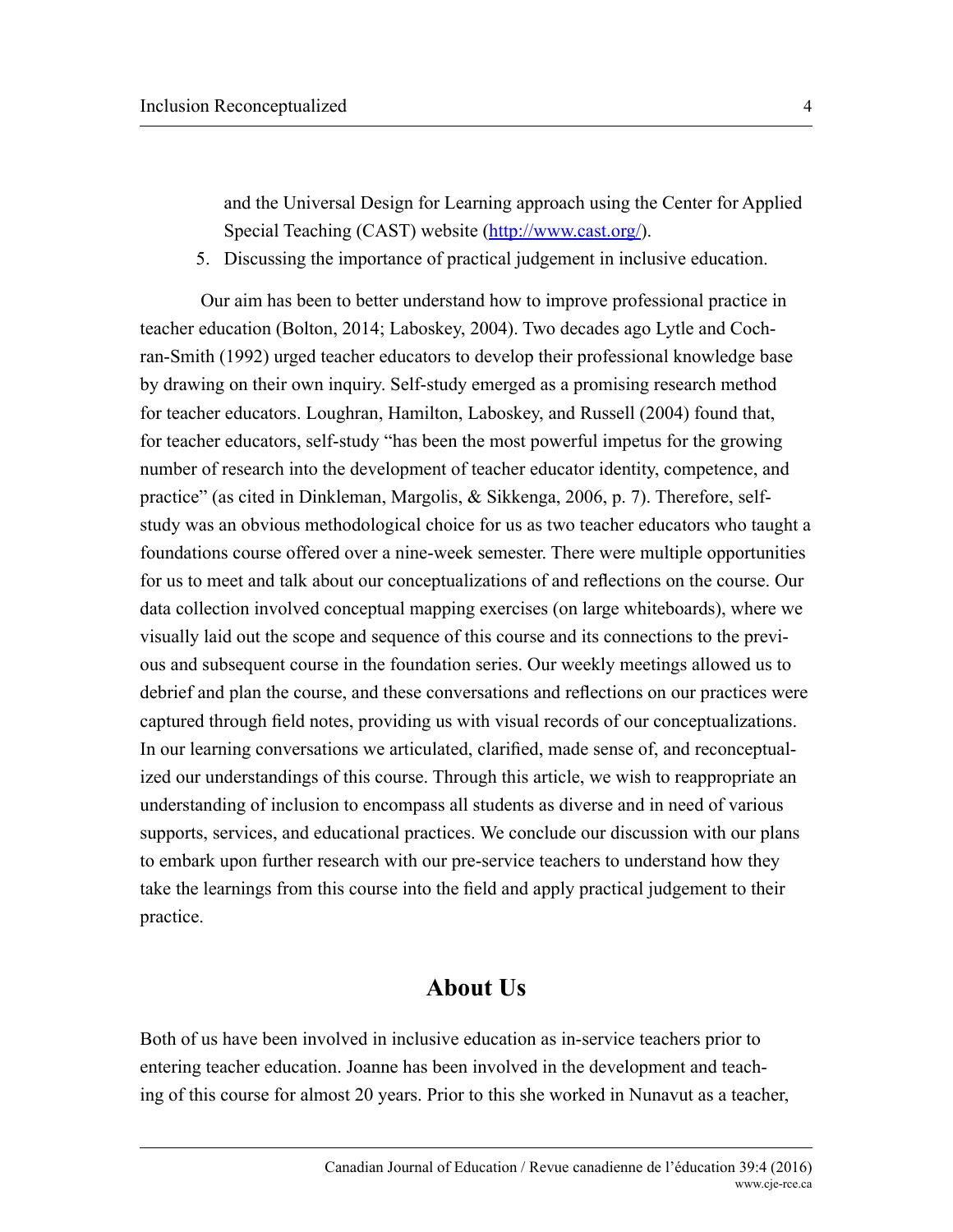administrator, and a board-level consultant promoting *integrated* education, as inclusion was conceptualized in the 1980s. This extensive experience provided her with a longterm view of how inclusion, and other related topics and their courses, have evolved during that time. Chris joined the team in 2013, fresh out of a doctoral program where he used interpretive approaches to explore the topics of inclusion, disability studies in education, and mental health. Prior to this he worked in Alberta in various roles, mainly in special education as a teacher and then as a school board consultant. For his PhD dissertation he interpreted an educational team's understanding of inclusion after their one-year pilot project with inclusion classrooms. Students diagnosed with mental illnesses were designated for placement in a segregated classroom in their community school. However, this educational team used the resources assigned to the segregated classroom, alongside the resources of two of their community classrooms, to create two new inclusion classrooms for both community students and the students with mental illnesses, together. The pilot project was deemed a success by the educational team and researcher.

Over the past three years, the two of us have been consistently on the Inclusion One team, involved in the co-planning, co-teaching, and critical reflection about the course, while different faculty members rotated onto the team each year. Self-study was chosen as our methodology, which supports teacher inquiry (Loughran, Hamilton, Laboskey, & Russell, 2004; Hamilton, 1998; Zeichner, 1999). Initially, as a way to make our assumptions and thinking about the course visible to ourselves, we mapped the central course themes on two whiteboards. We also included themes we thought were missing. Once we had this map for the course, we were able to frequently discuss how the map was or was not enlivened in our individual classes. Hence, over the past two years' weekly planning and debriefing meetings, we have cultivated a "reflexive habit" (Brookfield, 2009) allowing us to "illuminate (a) sense of where we are in our own practice, and in our relation to our profession and our institution" (Bolton, 2014, p. 1). These ongoing conversations have helped us make sense of our work, as critical reflective practices help "[make] maps … to sort through and learn from muddles, uncertainties, unclarities, mistakes and anxieties" (p. 3).

We also believed that discussions of power are too often unnamed and/or avoided in both pre-service or in-service education (Cummins, 2016). Yet it is an element which highlights how differences, whether race, class, gender, ability, or sexual orientation, come to matter for some and not for others. Howard and Aleman (2008) recommend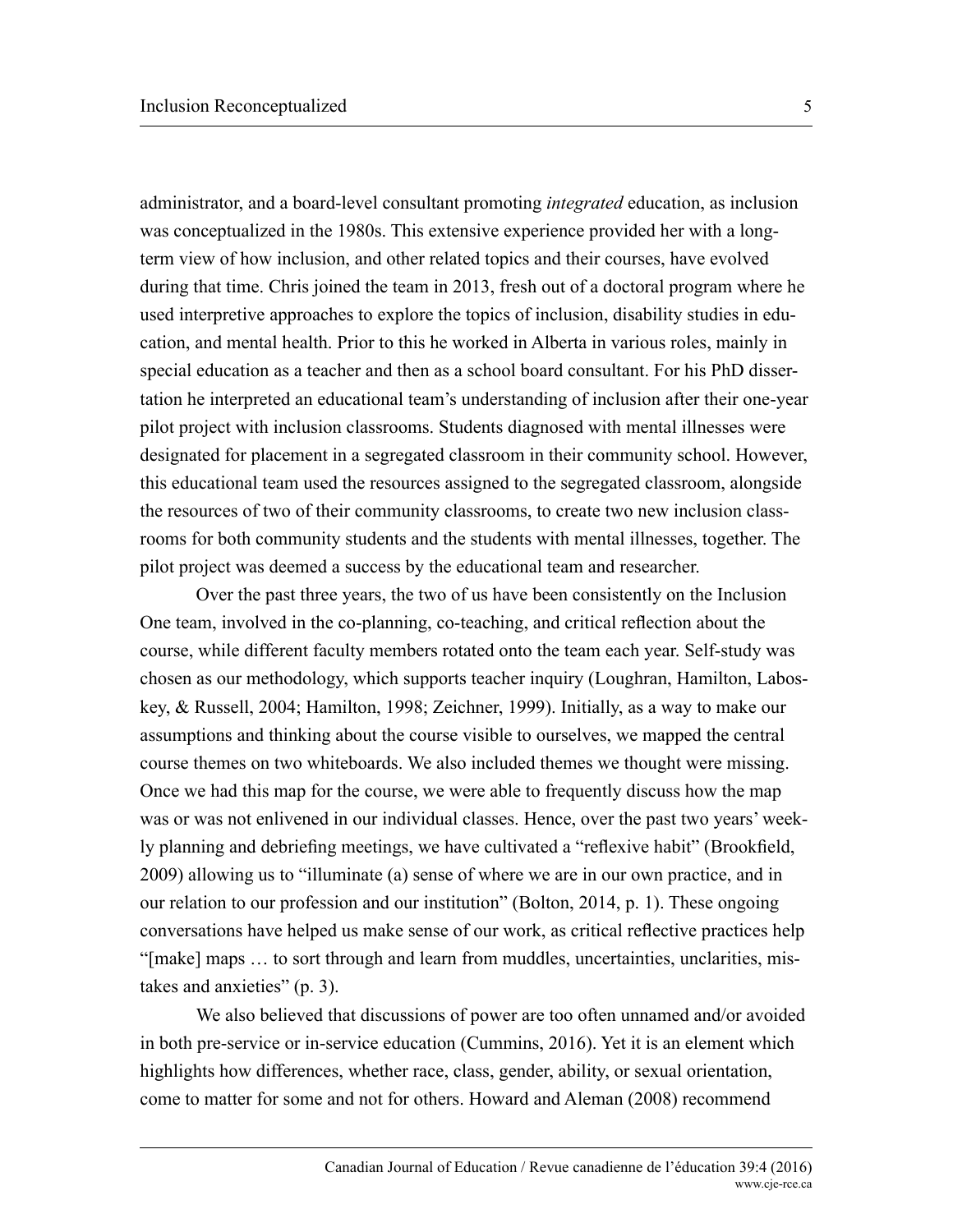a critical approach as exactly what is needed when developing teacher capacity. They recommend that "what teachers need to know, care about, and be able to do can/should no longer be thought about in a context where inequities that relate to race, class, and gender and other markers of identity are ignored or tolerated" (p. 158). Hence, we use critical pedagogy (Apple & Beane, 1999; Dei, 2008; Freire, 1970/2000; McLaren, 2016) as a framework to ensure that power relations remain a central part of our analysis and understanding of what happens in schooling. However, critical pedagogues have seldom engaged explicitly with power as it relates to ability and able-bodiedness, and to this end we borrow from recent works by Baines (2014), Danforth (2014), and Lawrence-Brown and Sapon-Shevin (2014). A critical lens was present in our study right from the beginning, and we emerged from these learning dialogues with a reconceptualization of Inclusion One that we feel will better equip our pre-service teachers to create inclusive classrooms.

### **DSE and Inclusion**

The field of educational psychology often dominates inclusive education in Canada's K–12 systems (Andrews & Lupart, 2000; Jahnukainen, 2011; Lupart, 2008; Winzer, 2009). This has been described as a form of "Neo-Special Education" (Slee, 2011). Disability categories and deficit-based assessments for the determination of disability continue to exist as they always have, however, special education language is replaced by "exceptionalities." Some recent Canadian work points to a turn in the inclusion conversation, for example, the journal *Learning Landscapes* published a special edition entitled, "Inclusive Education: Socially Just Perspectives and Practices" (Butler-Kisber, 2014), and the Alberta Teachers' Association (ATA) published its "Report of the Blue Ribbon Panel on Inclusive Education in Alberta Schools" (ATA, 2014). Both documents introduced disability studies perspectives into the topic of inclusive education. This work depended on scholarship in the fields of DSE (Connor, 2013; Connor & Bejoian, 2014; Connor et. al, 2008; Valle & Connor, 2011) and interpretive studies (Gilham, 2014; Jardine, 2012; Williamson & Field, 2014), where the dominance of inclusion as special education is challenged.

We argue that inclusion as special education often neglects the intersectionality of important diversity topics such as race, class, and gender of individuals with disabilities.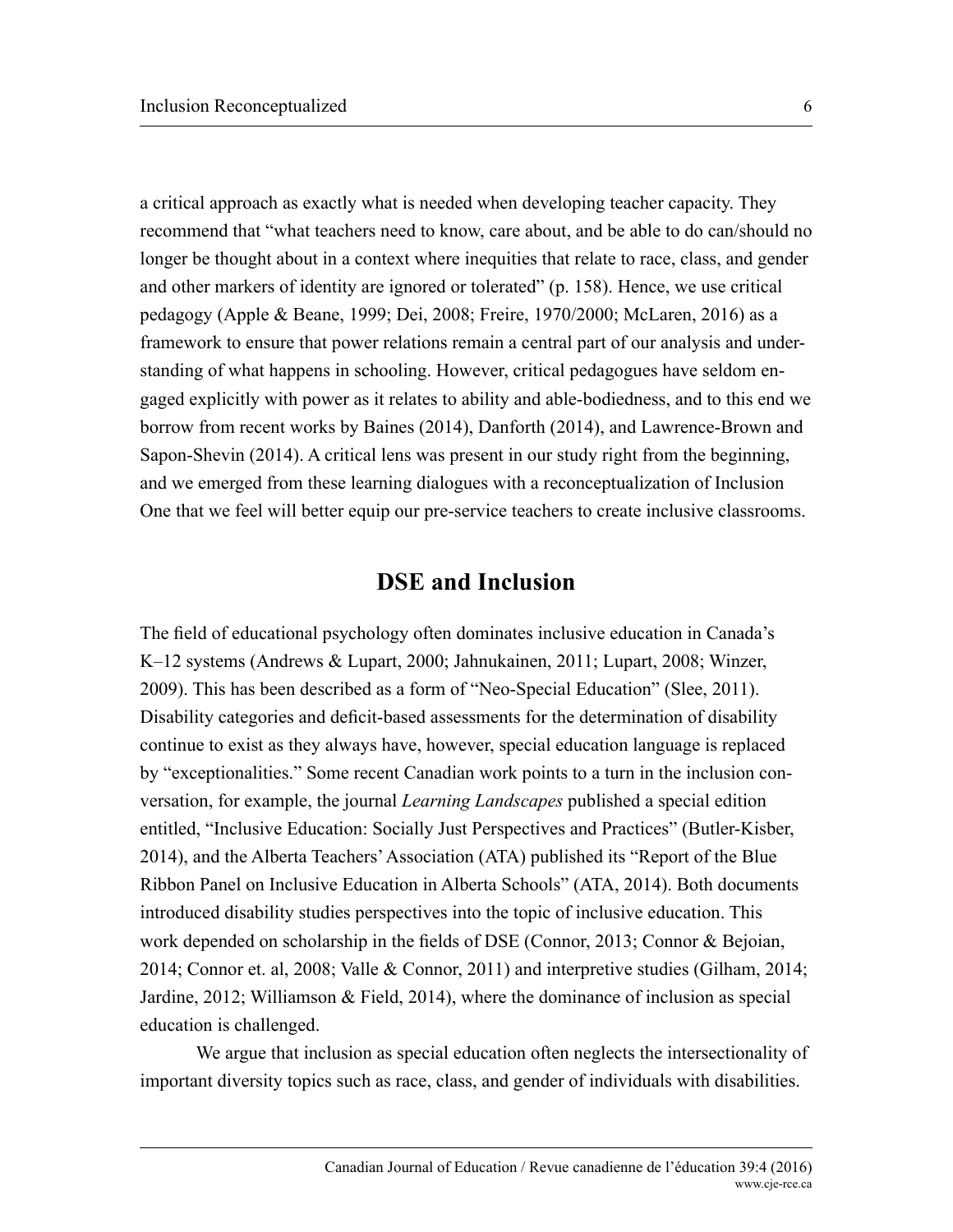Furthermore, society's positive valuation of those individuals deemed normal, or non-deficit bearing, creates the conditions in which both of these "sets" of individuals the "diverse" and the "special"—remain separate and on the margins. We offer that an over-emphasis on students as the singular sources of their deficits (as being "less than" most others in ways that are only explicable at the level of the student's being, typically as a medical problem to be ameliorated, modified or adapted to) is deeply problematic. Such a view conceals the very nature of this marginalizing power while also limiting pre-service teachers' attitude, knowledge, and skills for teaching and learning (Freire, 1970/2000; Illich, 1977; McLaren, 2016). Put differently, and perhaps more broadly, we suggest that the persistent belief that diversity and disability are inherent or solely within the student dangerously reduces the scope of our considerations as educators.

#### **Our Pre-Service Teacher Education Program**

Our pre-service teacher education program is a four-term program spread over two years. Each term is comprised of a nine-week, on-campus, full-time course-based schedule followed by a five- or six-week field experience in schools. In total, pre-service teachers spend 36 weeks on campus and 22 weeks in schools. In a program restructuring effort in 1996, four key themes were articulated and continue to be focused upon: social justice and equity, integration of technology, professionalism, and a valuing of professional experience. In 1996, two important changes were occurring in our local and provincial context. The first was a clearly articulated mandate at our university to prepare both Aboriginal and non-Aboriginal pre-service teachers to effectively teach Aboriginal students. Hence, a clear focus on anti-racism, decolonization, and social justice was required. At the same time, inclusive education mandates and policies were being adopted at the ministry and board levels and pre-service and in-service teachers needed deep understanding of equity and inclusion, and their application in classrooms.

As a result of the program restructuring, during 27 of the 36 weeks pre-service teachers spend on campus, they are in one of three core courses: Sociology of Education, Inclusion One, and Inclusion Two. The first course, Sociology of Education, has a distinct anti-racist emphasis through which issues of power, privilege, and cultural capital are explicitly named and examined. Pre-service teachers critically explore their own lived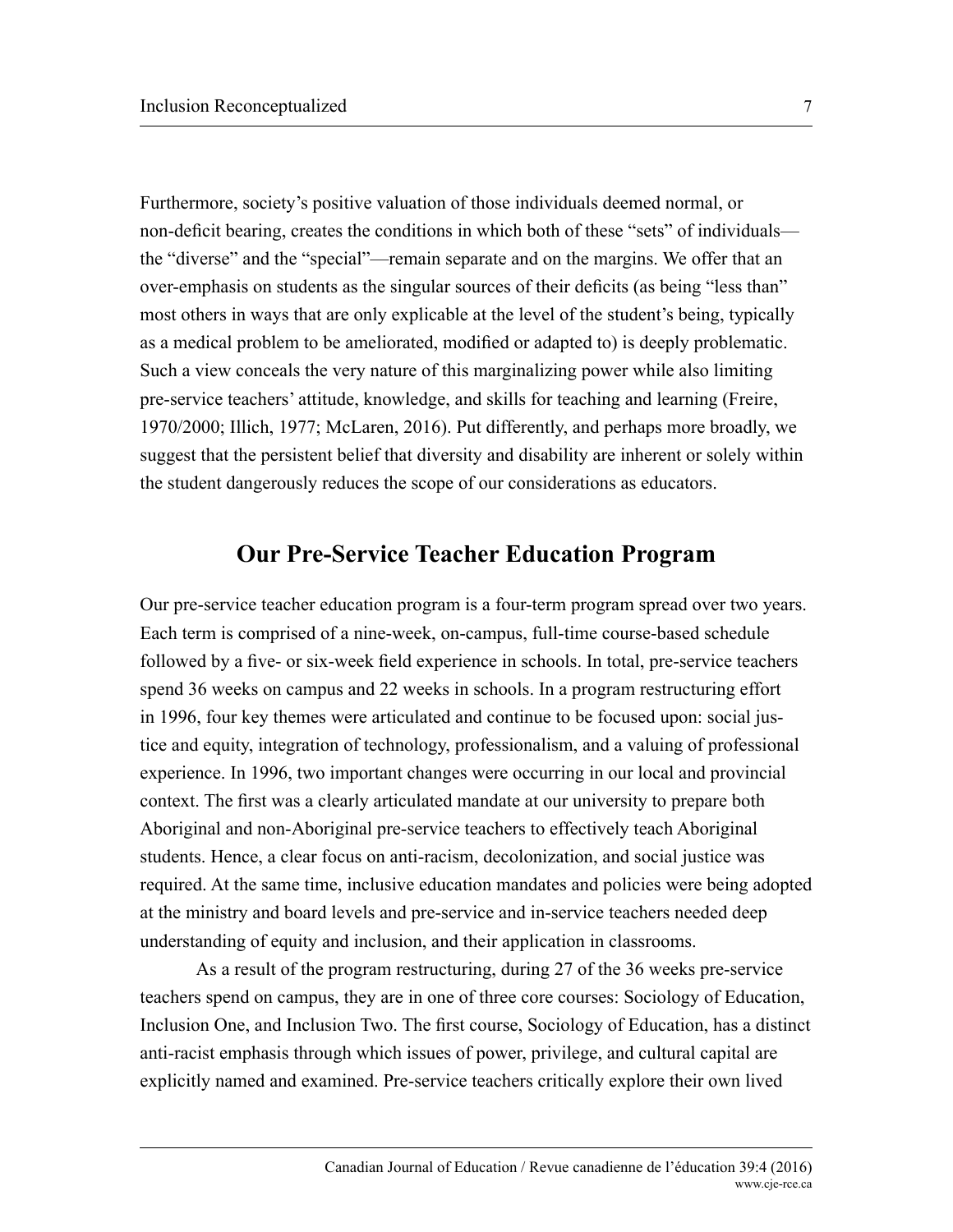experiences in an effort to understand the social construction of identities and power hierarchies in schools. Specific to our context, the marginalization in the public school system of Aboriginal and African Canadian students and students living in poverty is examined. This marginalization is seen as a result of historical processes related to racism, colonization, and classism, which continue to be played out in the contemporary context of schooling. More recently, the focus of Inclusion One has enlarged to include the effects of sexism, homophobia, and transphobia on learners, reflecting society's need for an increased understanding of diversity.

The learning community in this class is intentionally and carefully constructed using a blend of the principles of adult education, cooperative learning, and engaging teaching strategies. Pre-service teachers work individually, and in small and large groups. In this environment, voices that have perhaps never had a chance to speak are raised and listened to. The impact of this core course—to create focus on social justice and increase equity in teacher education—has been documented elsewhere (Tompkins, 2002; Tompkins & Orr, 2009).

In the second term of the program, after a five-week field experience, pre-service teachers return to Inclusion One. The pre-service teachers stay with their same instructor in the winter term. This allows the established classroom community to further evolve as big ideas from sociology move forward into the conversations within Inclusion One. In the second year and third semester of the program, pre-service teachers enrol in Inclusion Two, this time with a new instructor and with different classmates.

As the pre-service teacher program has developed, the relationship between Sociology, Inclusion One, and Inclusion Two has shifted and changed. Sociology was often seen as the "social justice" course, where critical thinking skills were explicitly taught and the language and vocabulary of oppression and marginalization was developed. Pre-service teachers were invited to see racism, classism, and sexism as not merely individual acts of exclusion but as part of larger systemic issues, similar to current DSE scholarship.

Over time, Inclusion One evolved into a course that looked at learners from the point of view of ability differences, acknowledging that if all learners are different then we must vary the ways that we teach. For examples, the course aimed to model for pre-service teachers rich strategies such as differentiation and learning centres that could reach a wider group of learners. Multiculturalism, welcoming new Canadians into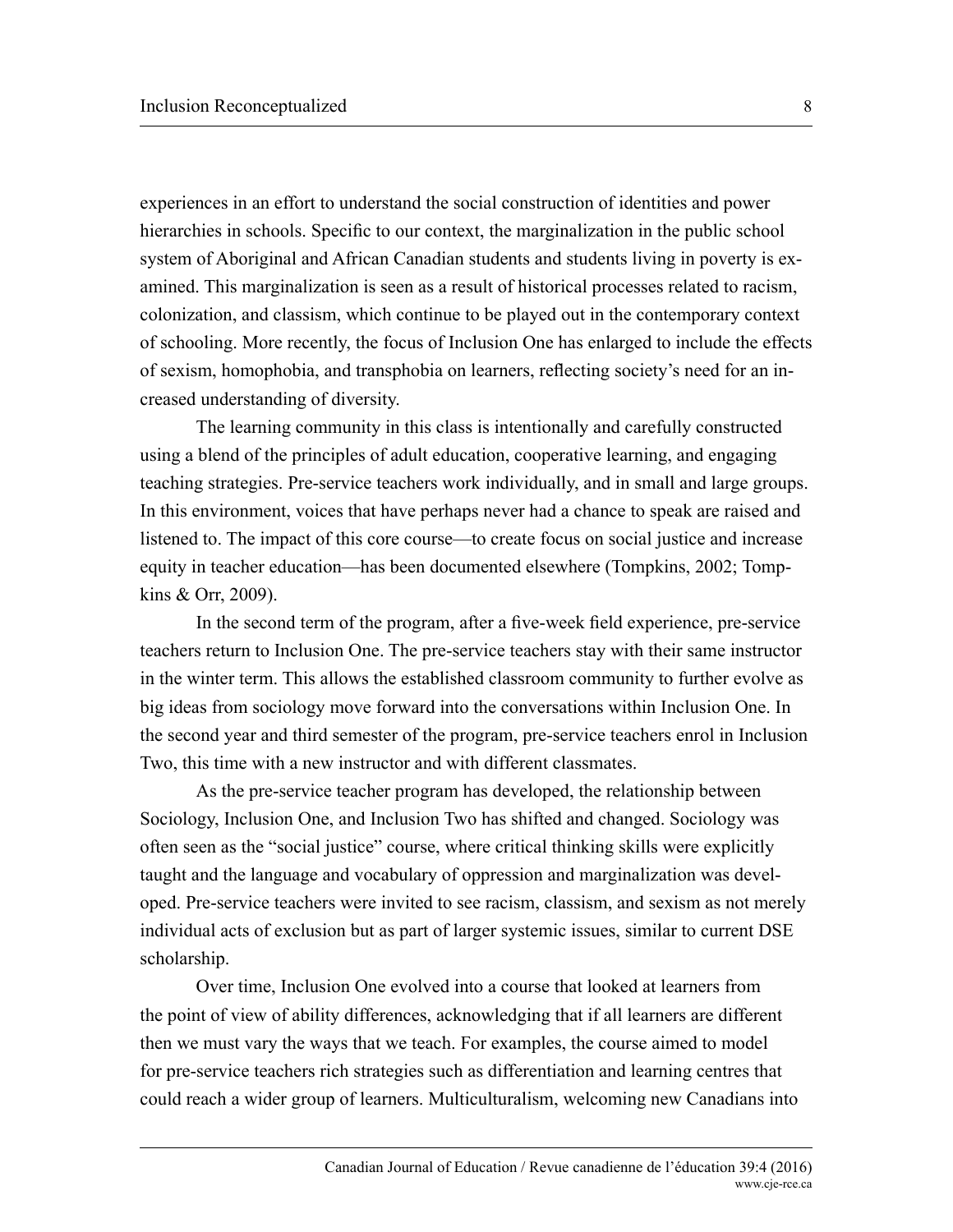classrooms, and issues related to social exclusion, such as bullying, were additional topics to be explored in this course while connections were made back to the big ideas in the Sociology of Education course. Several years ago, one of our teaching colleagues introduced Lytle and Cochran-Smith's (1992) notion of teacher researcher to this course. In an assignment that has turned out to be very transformative, pre-service teachers are invited to note an incident from their field experience where a student was marginalized. To this day, students are invited to use teacher research as a way to gain deeper understanding of the phenomenon they witnessed in practicum, and to imagine how to create an inclusive environment for that student. Pre-service teachers then share their research with one another using a human library strategy, and in doing so, disseminate their newfound knowledge and understandings to each other.

The Inclusion Two course continues to be a survey course exploring the categories of exceptionalities and the process of developing Individual Program Plans for students for whom learning outcomes need to be changed. The links between the three courses varied somewhat from year to year depending on the composition of the teaching teams. When viewed historically, it appears that our Sociology of Education course has had more of a diversity focus, the Inclusion One course has had more of a focus on ability and enlarging teaching strategies, and the Inclusion Two course has focused on exceptionalities or special education.

#### **History: Diversity and Inclusion in Canada**

K–12 schooling has often approached social justice issues from two divided discourses: diversity and inclusion. Diversity is most often understood to include issues of race, class, gender, and sexual orientation. American scholars (Cochran-Smith, 2004; Delpit, 1995; Howard, 2006; Kumashiro, 2009; Ladson-Billings, 2001, 2009; Lee, Menkart, & Okazawa-Rey, 2002; Neito, 2010; Sensoy & DiAngelo, 2012) and Canadian diversity researchers (Battiste, 1999; Cummins, 2001; Dei, 1996; Lee & Marshall, 2009) have examined the persistent and troubling differences in school achievement that are linked to particular differences (class, race, gender, sexual orientation, language difference, etc.) individually and in intersection with each other. The failed promises of multicultural education (May & Sleeter, 2010) led scholars to adopt an increasingly critical social justice approach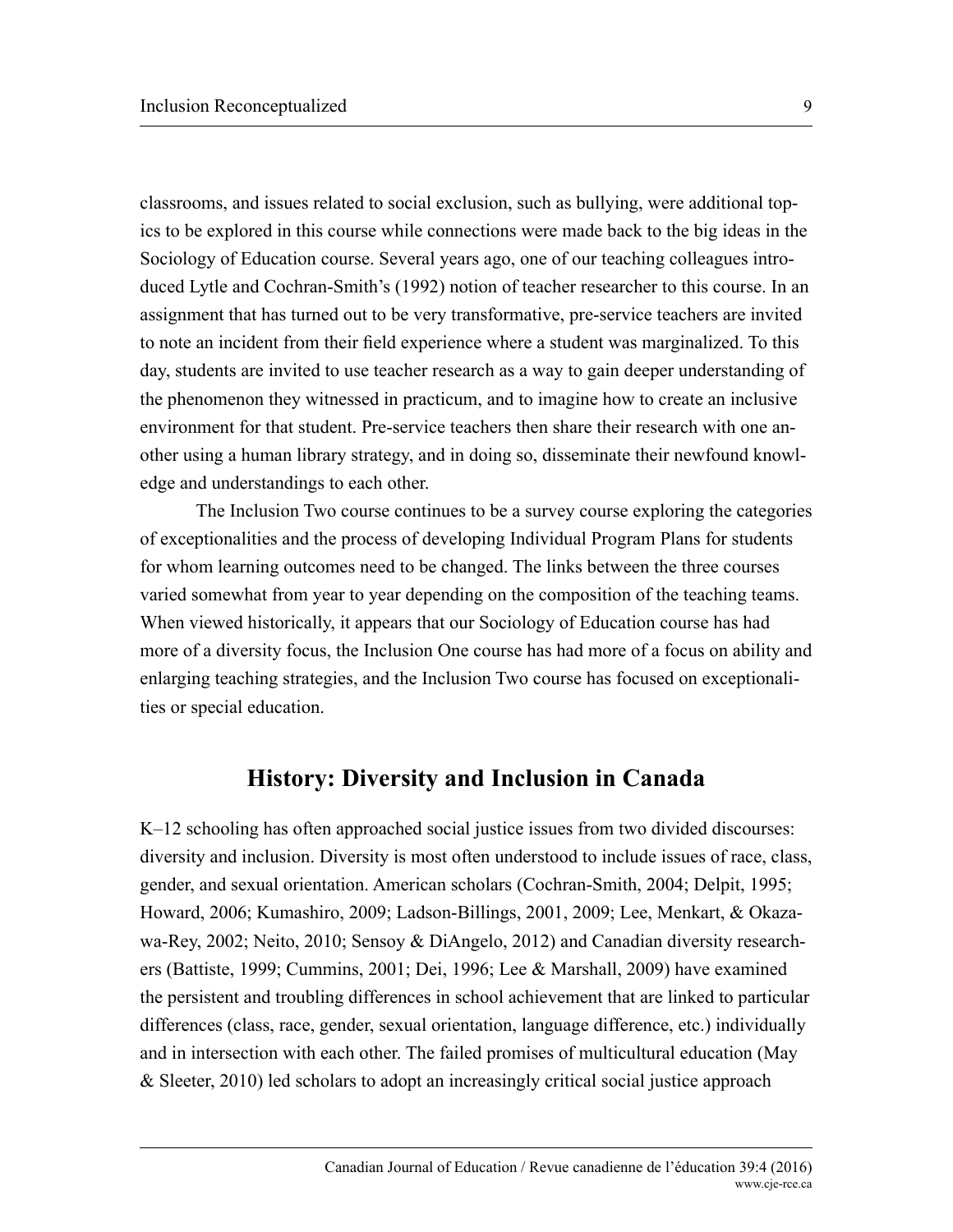(Kelly & Brandes, 2001) which "recognizes inequality as deeply embedded in the fabric of society (i.e. as structural), and actively seeks to change this" (Sensoy & DiAngelo, 2012, p. xviii).

Similarly, inclusion has focused on students with disabilities via special or exceptional education (Winzer, 2008). Although this approach to inclusion is now starting to embrace categories or groups of people usually within the diversity discourse, the language remains that of the special or exceptional (Hutchinson & Martin, 2012; Lupart  $\&$ McKeough, 2009). This understanding could be seen as ableist. Put differently, despite the acknowledgment of the complex, fluid, and ever-changing intersectionality of these marginalized groups, ableism and disability studies perspectives are often absent, while psycho-educational discourse dominates under the name of "special" or "exceptional" education. DeLuca (2013) notes this. His work takes into account the presence of a "social model of special education" and an "appreciative model" of disability, as well as the use of Response to Intervention (RTI) approaches to address learning difficulties. He points to critiques of these models, stating that inclusion as special education "is limited in its redress of dualistic conceptualizations of ability and disability" (p. 313). In other words, inclusion remains premised on ableist assumptions. Harper's (1997) illuminating conceptualization of inclusion/diversity work points to a similar conclusion.

#### **Ableism**

Ableism is a form of discrimination, enacted explicitly or tacitly, that empowers those who have what is traditionally viewed as normal body functioning while simultaneously disempowering those who do not have this everyday socially constructed understanding of normal or healthy body functioning (Valle & Connor, 2011). The dual action of empowerment/disempowerment arises because a negative value is placed on those deemed less than normal, often officially described as abnormal, special, exceptional, or disabled.

One result of this discrimination is a striving to make the disabled more able-bodied. Through ableism, populations of able-bodied students and their ways of learning pre-dominate. For example, if a student uses her mouth to draw instead of her hands, an ableist assumption would be to say that the student is disabled, or less able (inherently disadvantaged) than those who can draw with their hands. The inability to use one's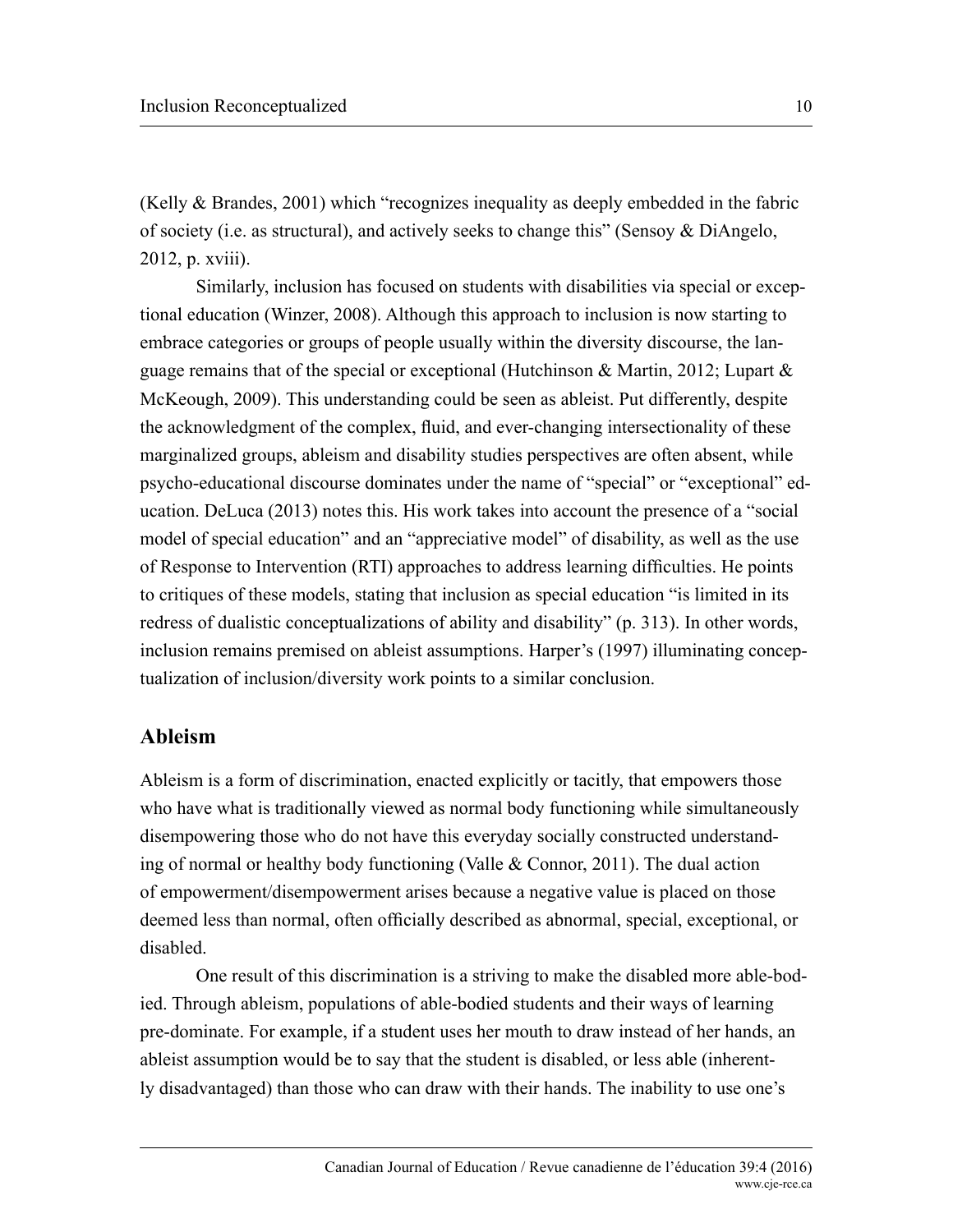hands to draw is a deficit inherent to the student, one that must be ameliorated, with programming modified or adapted in order to support the student's disadvantaged situation. Though we recognize scholarship exists which takes up inclusion as equity and social justice (Danforth, 2014; Lawrence-Brown & Sapon-Shevin, 2014; Sapon-Shevin, 2003, 2007; Porter, Smith, Timmons, Kelly, & Richler, 2011), we believe there is little in the Canadian educational context that explicitly attempts to interrupt or trouble the ableist assumptions built into discussions about inclusion, as in our example above.

We agree with Lawrence-Brown (2014): "Inclusion is not primarily a special education, or even an education, issue. It is a fundamental way of seeing and responding to the human difference for the benefit of everyone involved" (p. 4). Our aim has been to re-appropriate an understanding of inclusion to encompass all students as diverse and in need of various supports, services, and educational practices, much like diversity work attempts to do. Importantly, we believe making pre-service teachers aware of the ableist assumptions they may implicitly carry (and that they will encounter in school systems) can best serve our aim. Inclusion remains a topic for social justice action because of ableist assumptions inherent in the deficit model of disability throughout P–12 schooling. We believe awareness of one's value systems is a first, necessary step in social justice work.

Through discussion on the content of the three pre-service teacher courses we realized there was only a minor mention of ableism. Some work was done on the historical contexts of inclusion, but usually from a frame of progress through special education. There was some mention of the factory model of schooling in the Sociology of Education course but there was no mention of the Disability Rights Movement. Similarly, there was no mention of DSE perspectives, including the social model of disability. During our first year working together, after several meetings where we created whiteboard mappings of the three current courses, we began to reconceptualize the Inclusion One course into two main threads connected by one essential "turn" or pivot.

## **The First Thread: The Norm and Efficiency Movements**

The first thread takes place over the first third of the Inclusion course. It involves a deeper critical historical exploration of the history of disability in North America, with an emphasis on the norm as it emerged with the rise of statistical analysis, specifically in its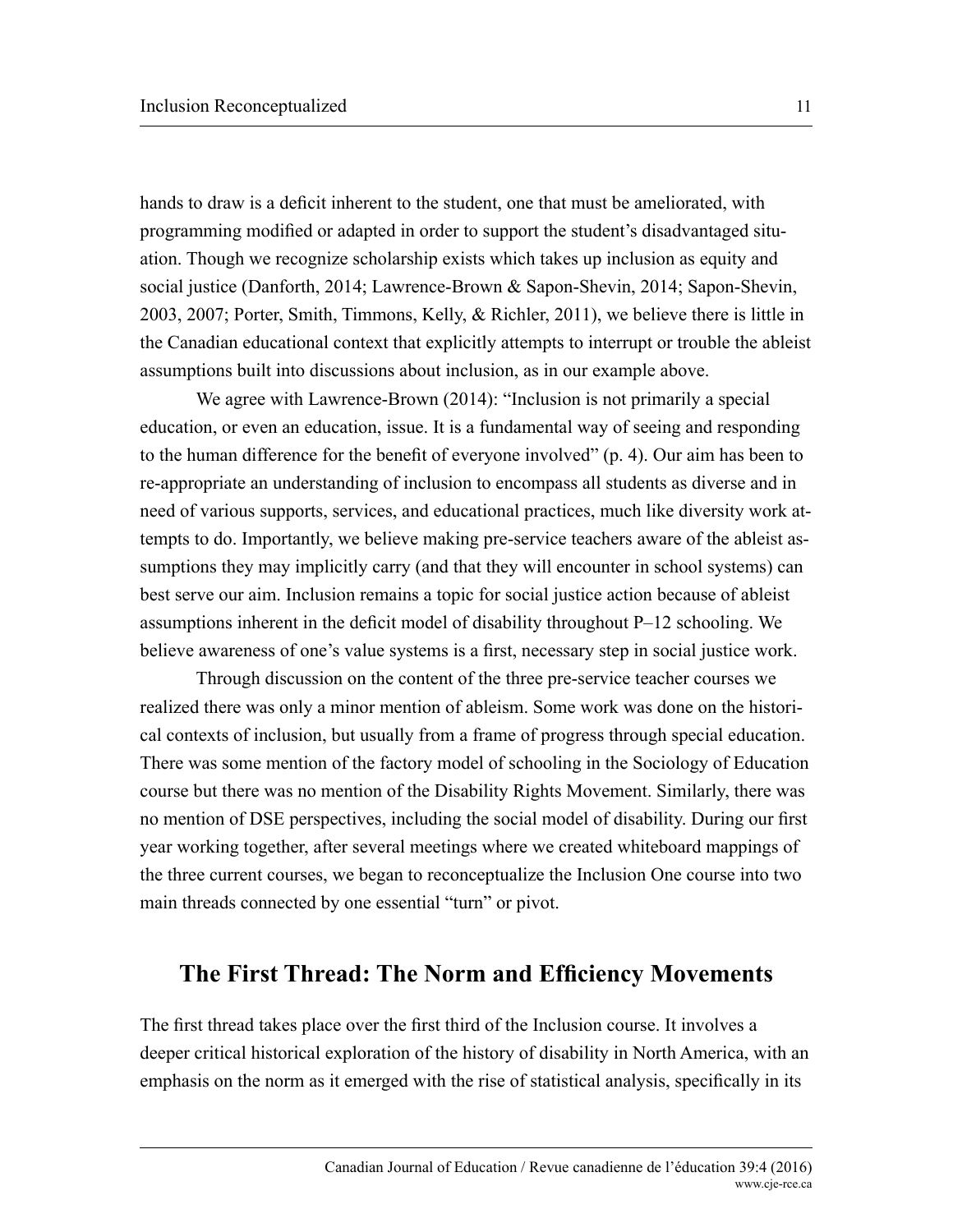application to standardized intelligence testing (Illich, 1977; Hacking, 2000). We question this norm using Dudley-Marling and Gurn's *The Myth of the Normal Curve* (2010) and introduce pre-service teachers to the North American Eugenics Movement drawing on the works of Dr. Claudia Malacrida [\(https://eugenicsnewgenics.com/](https://eugenicsnewgenics.com/)).

We discuss Illich (1977) and Foucault's (2003) interpretations of the etymology and arrival of the norm, and show how this is still current practice in educational psychology via cognitive testing and the Gaussian curve. Through this analysis, we argue that inclusion remains entrenched in ableist thinking.

Soon after the arrival of intelligence testing, the Eugenics Movement arose in the United States and Canada, reinforcing the binary between normal as good and abnormal as bad. Pre-service teachers learn about this history via readings and select videos. We follow this history to the present to show the various movements toward equity, including the Disability Rights Movement (Neudel et al., 2011). The idea of progress is presented as complex and in need of critical reflection. Pre-service teachers engage in critical analysis of popular film and student literature (Connor  $\&$  Bejoian, 2014), an assignment that allows them to see how ableist myths about disabilities flourish all around them. They learn of the persistence of the dual track system of education in some places while inclusion-as-integration has been re-visited in others.

F.W. Taylor is then given due credit for his efficiency work with Henry Ford's automotive production line but this is quickly interrupted when we show pre-service teachers his influence in education (Jardine, 2012). Pre-service teachers clearly see the link between the efficiency movement and P–12 schools. Many pre-service teachers share that they experienced this factory model of education. With this recognition, the day-today assembly line of fragmented and isolated disciplines separated by school bells and task-oriented worksheets becomes more than just "the way things are done." That our taken-for-granted structures, routines, and practices in schools are possible means they can be different from the past. This is an important message we constantly share with pre-service teachers, wanting them to see the agency they will have to adopt in new ways of looking at human difference.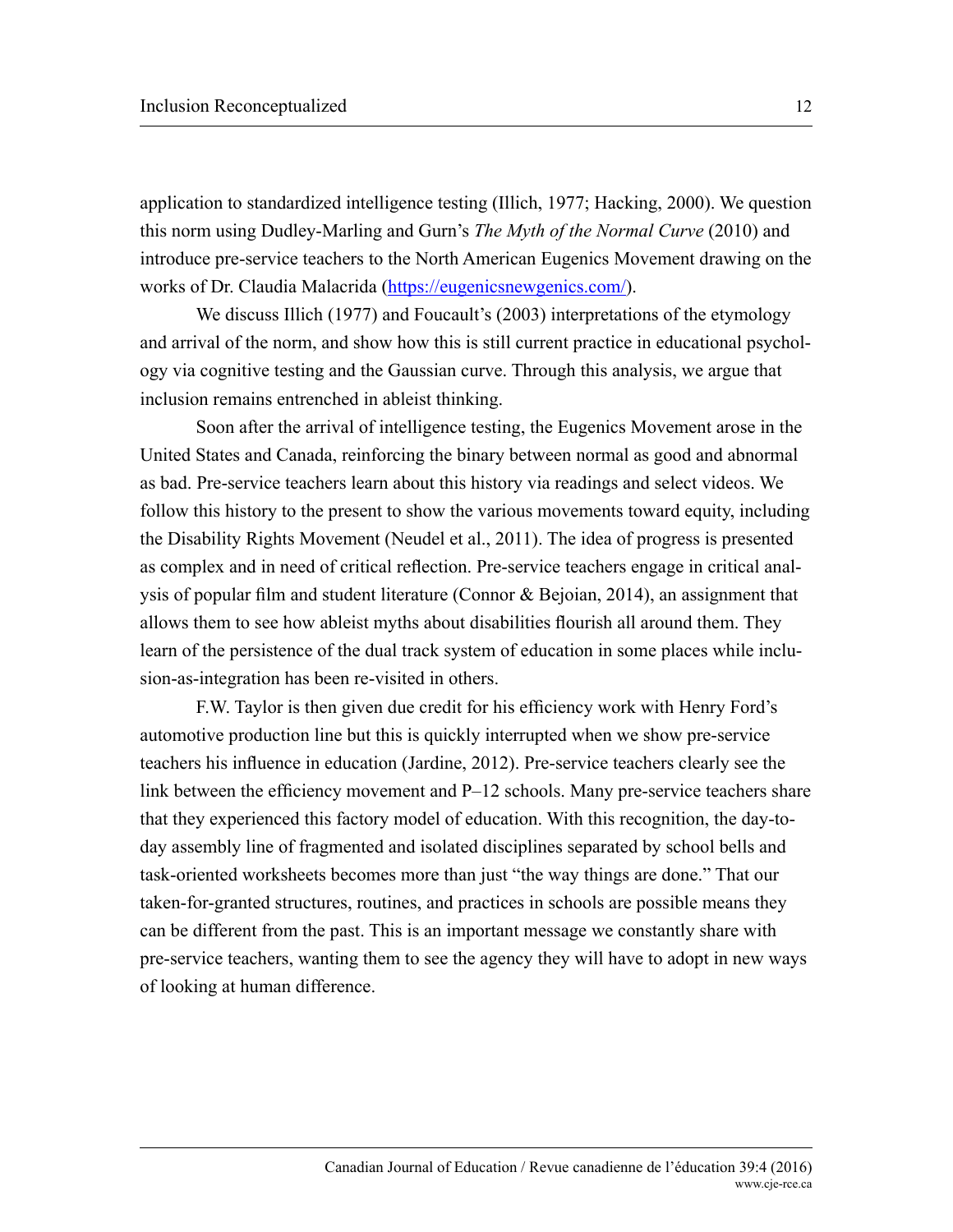## **The Turn or Pivot**

As the historical unpacking of thread one begins to wrap up, we bring pre-service teachers to what we call "The Pivot," on which Inclusion One importantly hinges. We show them a short video segment of a conversation between Judith Butler and Sunaura Taylor in the documentary film *Examined Life* (Taylor, 2008). We ask pre-service teachers key questions, including "What does Sunaura have to say about how people perceive her body movements?" and "What does she have to say about disability?" After watching this video we explicitly discuss with the pre-service teachers differences between disability defined in the deficit model, and disability defined in the DSE model. During the following class, pre-service teachers are able to preview more than 15 activity-based centres on disability studies and disability studies in education. The centres are designed to meet a diverse array of learning preferences and are differentiated according to pre-service teacher's interests. Pre-service teachers then choose three centres to engage in and respond to by creating learning artifacts. These artifacts reflect their new understanding of how society can disable individuals. For example, one centre has students explore the university campus for accessibility issues. An accessibility guide is given to them to help facilitate this task. Students who engage in this centre are almost universally shocked to learn just how inaccessible certain spaces are on campus. We then try to connect their new understanding of *physical barriers to inclusion* with *social and learning barriers to inclusion* by discussing classroom and learning conditions. After this particular class, we believe that most pre-service teachers' perspectives on disability are challenged or transformed.

Inclusion is now released from the grip of being only one way of conceptualizing and teaching particular students, we suggest. At this point, the approaches to teaching and learning of the second thread—differentiated instruction, inquiry-based-learning, and universal design for learning—are introduced and explored throughout the rest of the Inclusion course.

# **Moving Forward: "An Oppositional Consciousness"**

We believe we have developed a coherent path between Sociology of Education and Inclusion One. Developing a coherent path between Inclusion One and Inclusion Two is a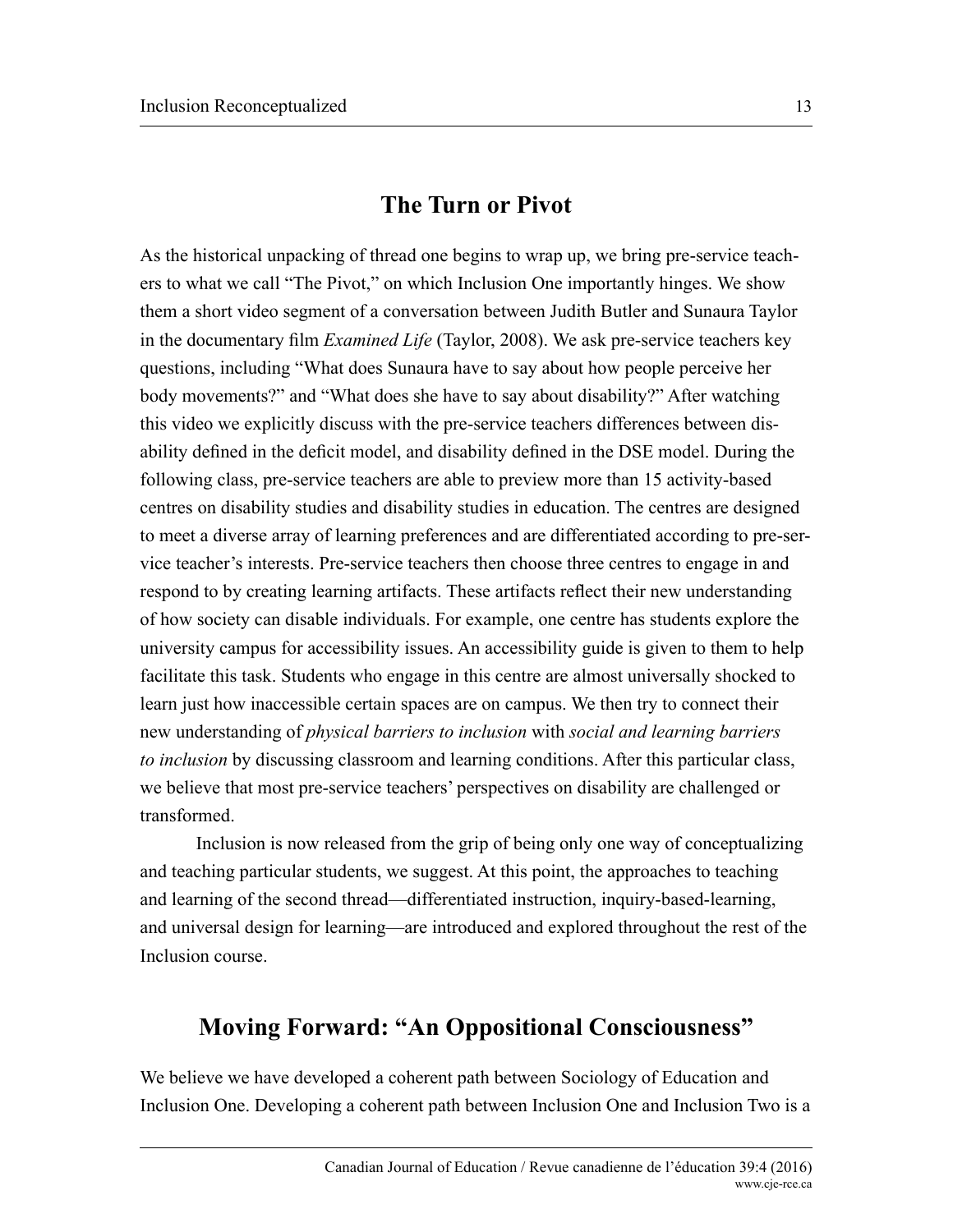work in progress for our faculty. As our thinking evolves on Inclusion One, it necessarily shifts how we might envision Inclusion Two and its focus on exceptionalities. Likewise, the importance of Inclusion Two's content should not be denied. Pre-service teachers will enter school systems that use the medical, deficit model of disability. They will need to know it in order to understand how it is used and applied to students. Sometimes they will need to enter the complex play of such systems in order to support students, just as we have both done many times over in our careers within schools. Accordingly, we believe continued dialogue on the competing understandings of inclusion needs to continue in our faculty, though we struggle to find time to do this as a larger team.

A recently published and exceptional article by Danforth and Naraian (2015) on conceptual foundations of inclusive education helps illuminate and perhaps strengthen our reconceptualization of Inclusion One, especially as it fits between Sociology of Education and Inclusion Two. The authors "forward an initial collection of intellectual resources…that can accommodate such complex schooling conditions" (p. 70) in order to move away from the deficit model of special education and ableism (p. 78). While doing this, the authors give important language to the kind of political manoeuvring we once did in schools. Given multiple entrenched systems within education that work against an inclusive stance, Danforth and Naraian pointedly ask, "What kind of consciousness would enable them (educators) to straddle competing goals within the flawed material realities of their schools without invalidating their professional identities as inclusive educators?" (p. 80) Their answer is "An Oppositional Consciousness" (p. 80), derived from US Third World feminist writers (p. 81). "Teachers may actively push back against labels in one context, but may just as equally use them, if necessary, to obtain the supports required by a student that are not made freely available to her…" with an aim to use "belief systems strategical[ly] and fluid[ly]" as "tactical weaponry...to fuel an ethical and moral commitment to equity and social justice" (p. 81). We understand their explication of this teacher disposition—"situated agency" (p. 81)—as a call to embrace the ambiguity and struggles that necessarily arise in trying to maintain an inclusive practice. We find similarities in the Canadian context with Kelly and Brandes (2001) who described their preferred teacher role as one of "inclusive and situated engagement" (p. 451).

This work (Danforth & Naraian, 2015; Harper, 1997; Kelly & Brandes, 2001) also reminds us of the importance of dialogue in coming to understanding. Critical theory can be taken up such that it reinforces the binary logic at play in discussions about inclusion,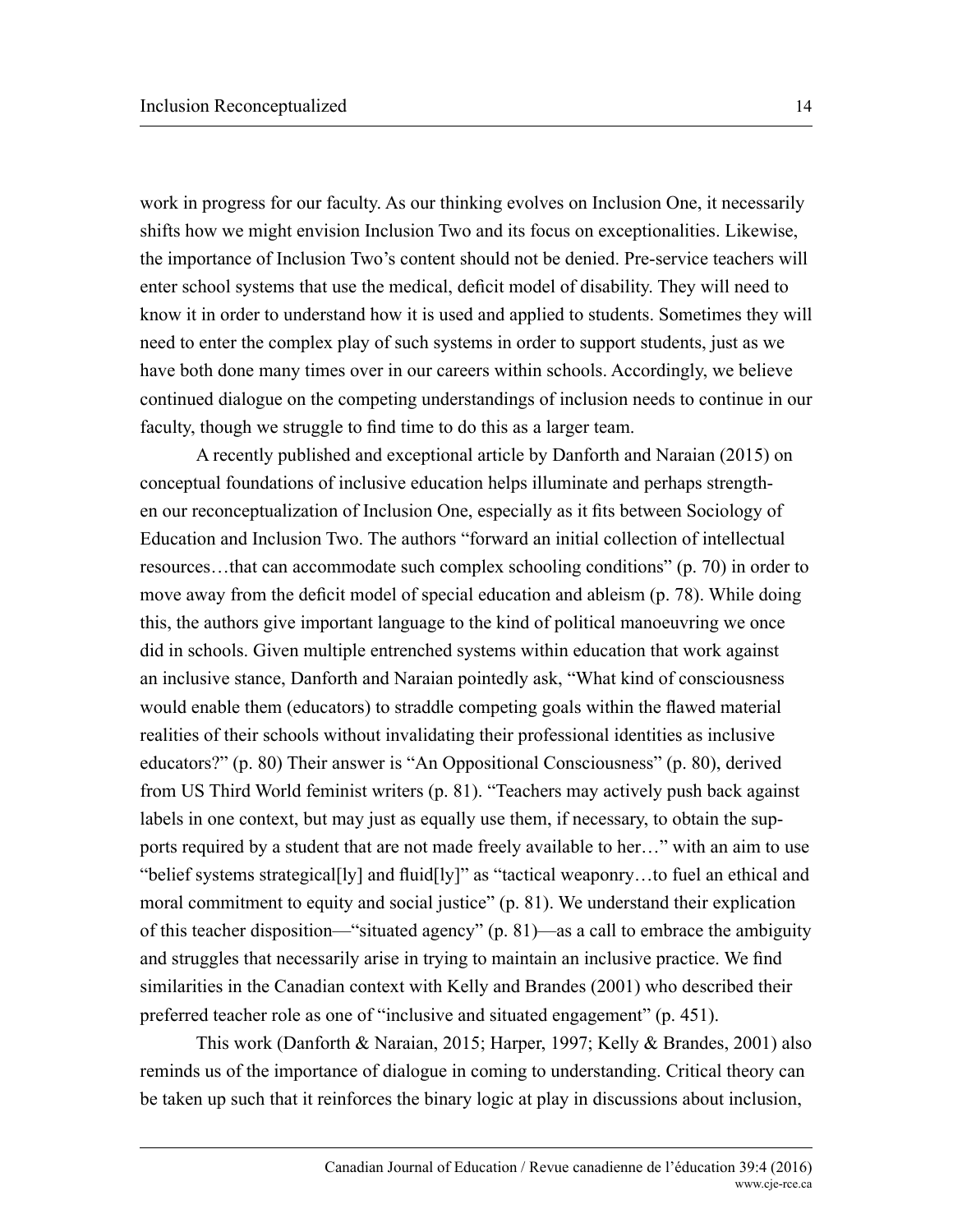thereby running the risk of counter-productively (Illich, 1977) concealing those instances where special education's supports and services are actually needed for some students. For some students to thrive in schools, educators need to make complex decisions. We are reminded of Shakespeare's position that, from a standpoint of impairment, depending on the tasks at hand, some things are harder to do, and require additional support (Sociology of Diagnosis, 2014). We wholeheartedly agree with Danforth and Naraian's claim that we are all "obliged to understand the unique needs and desires of specific groups [students] that are affected by schooling" (p. 82). Teaching about the medical model of disabilities is necessary so that pre-service teachers can know how they might need to tactfully straddle what can be easily seen as opposing positions. This straddling is a reminder to not "ignore or minimize differences" (Harper, 1997, p. 197) in efforts to be inclusive. Also, we are reminded of Greene's (1998) expression "Fairness does not mean equal or same."

Different approaches to teaching and learning can create student success. Similarly, the special education model is sometimes needed for student success. Sometimes both are needed simultaneously. As teacher educators we stress the importance of the teaching context in which we find ourselves. We caution pre-service teachers about the blind application of singular models of "best practices," as if they may be applied unequivocably and without considerable reflection to any and every teaching situation. Professional judgement is always required. When asked about what to do in a given hypothetical teaching scenario, we try to capture the importance of "it depends." To exclude the lived experiences of those for whom certain technologies and medications, for examples, were the difference between school success and failure would be to radically ignore "Nothing About Us, Without Us" (Valle & Connor, 2011). So we accept for now that we need to continue to teach the disability categories and the strategies and tools often specific (but also often overlapping) to each. We recognize that teacher education is riddled with pulls between being instrumental and being transformative. Thus, the Inclusion Two course remains important to our pre-service teacher education program, especially now that we have helped develop a critical awareness of where its content comes from and how that content is still deeply entrenched in current approaches to inclusive education in schools.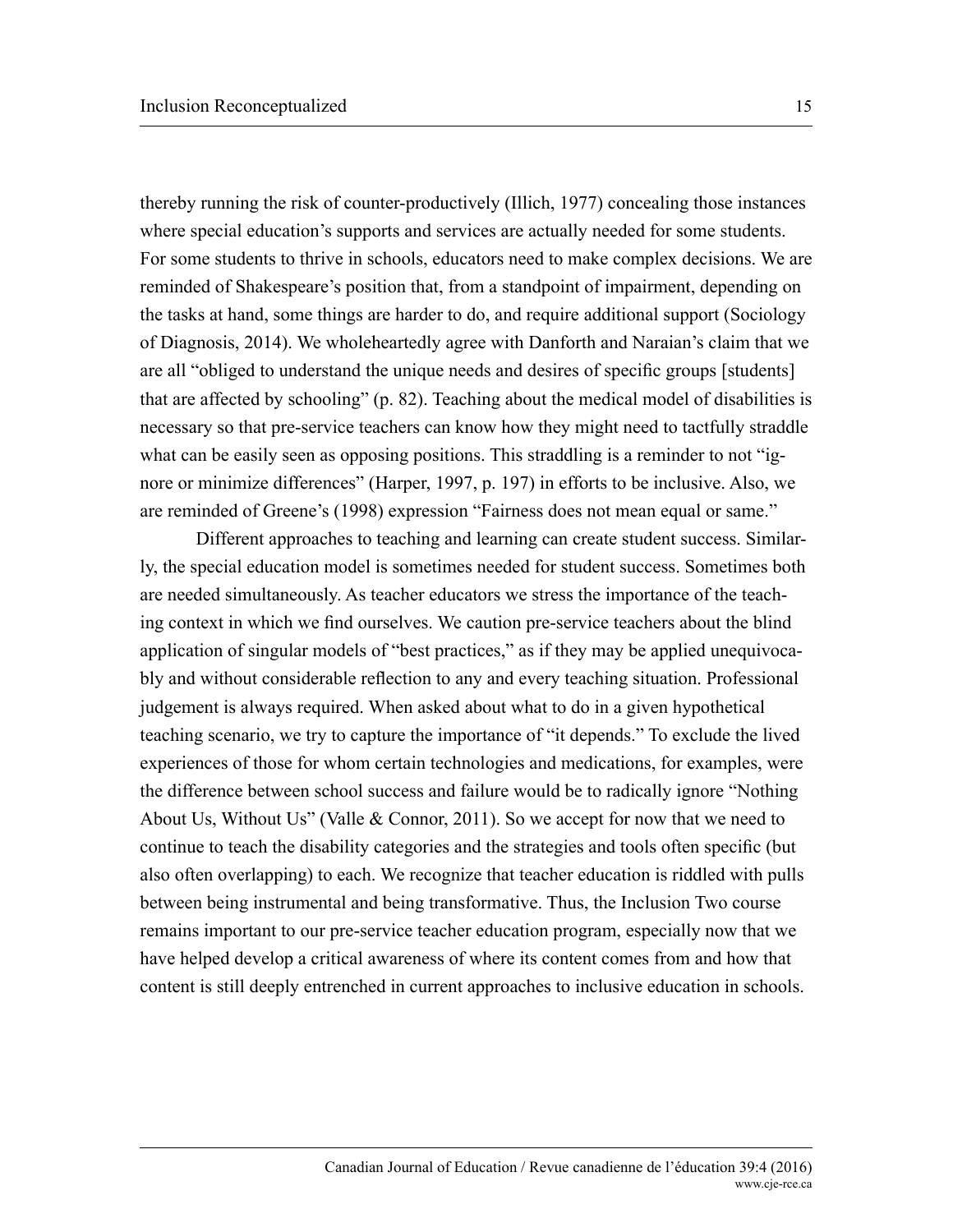#### **Conclusion: Practical Judgement**

In the light of Danforth and Naraian's work, and while we wrote this article, we realized that another way to describe an "oppositional" and "situated consciousness" is practical judgement. We aim to help pre-service educators practically judge what is the best course of action in each particular case before them. They are better able to judge when they are able to see multiple perspectives on disability, and teaching and learning. This is what our Inclusion One course aims to do. Maxine Greene (1999) reminds us that as teacher educators, we cannot really teach pre-service teachers how to teach; we can only hope to help them think about how to make good judgements. We find ourselves often answering pre-service teachers' instrumental "how to?" questions with "it depends" followed by our own barrages of questions. This querying is intended to encourage pre-service teachers to ask further questions of the challenges before them, as a helpful means of informing their judgements and decision-making.

Thus, our work is not intended to provide solutions per se; rather, we acknowledge that inclusion is a topic that must constantly be won and re-won. We hope we are preventing hasty generalizations that fuel reductionist decision making in which student challenges are seen exclusively as the work of special education. We want new teachers to refrain from quickly "othering" students as abnormal, or special, or exceptional. Knowing about ableism and disability studies in education creates new possibilities for understanding and being with students we would otherwise categorize as special, we believe. We articulate this very clearly to our students.

Still, being inclusive is difficult, ongoing work. There is no single application or tool that can make classrooms inclusive for everyone, all the time. Inclusive education requires an ongoing questioning of the situations educators and their students find themselves in, including the power relations within their school cultures. As Harper (1997) stated, "The notion that human beings are all different ignores how power determines which difference makes a difference in the quality of [school] life" (p. 200). By troubling the commonly understood notion of inclusive education through revealing the ableist and deficit-based prejudices it is based on, we hope we have cultivated more question-asking in pre-service teachers. Through question asking—a way of sustaining important dialogue with and for students—perhaps marginalized students will begin to see themselves as belonging in, and contributing to, their classrooms. Wise, practical judgements can be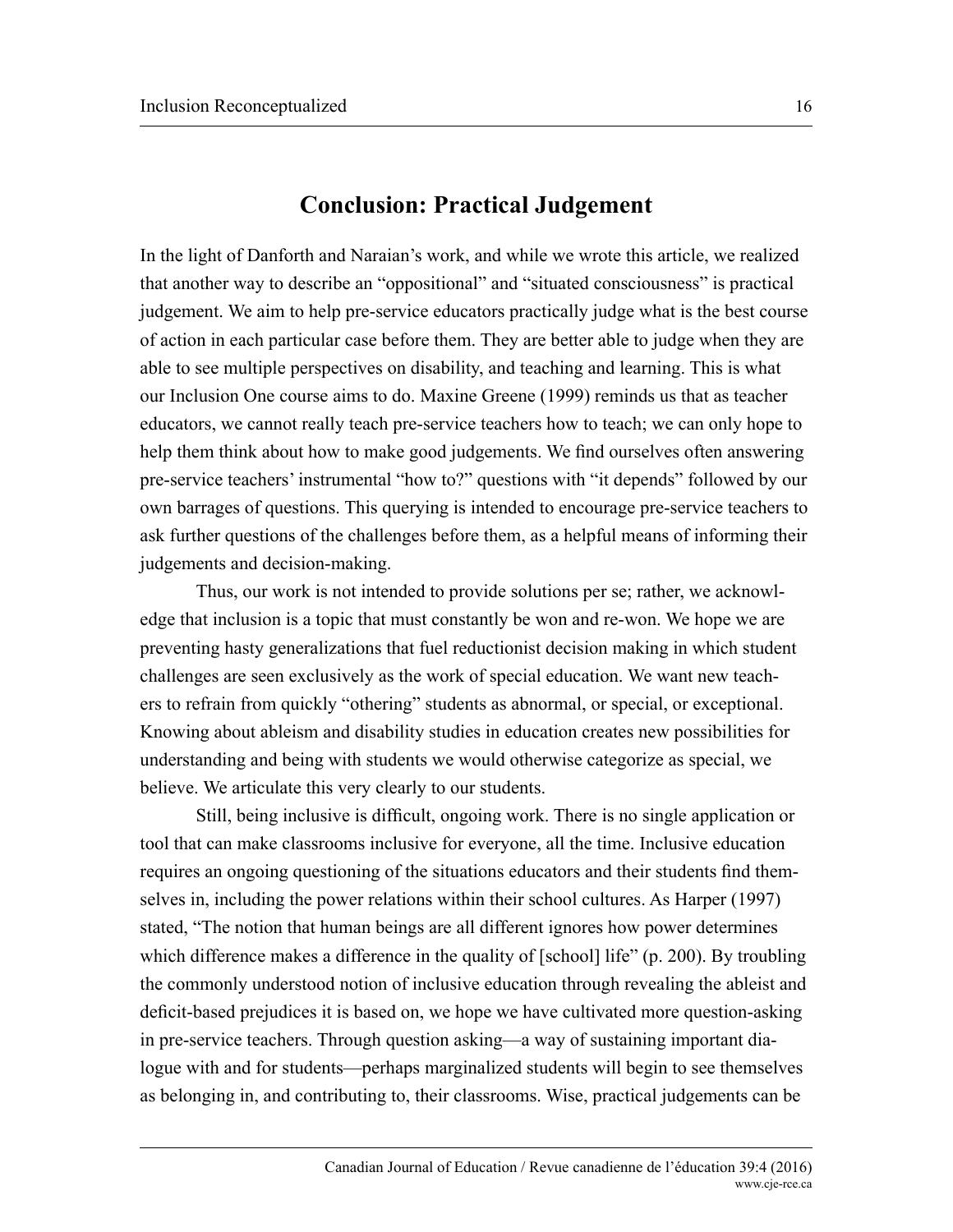made when people work together to find helpful solutions, especially if silenced voices are given the opportunity to speak up, and are listened to and taken seriously.

The final article we share with our pre-service teachers in the Inclusion One course, "Whatever Happens to Him, Happens to Us: Reading Coyote Reading the World" (Clifford, Friesen, & Jardine, 2001), interpretively "offer(s) ways of reading differently the difficult, abnormal, troubled children who haunt the margins of educational practice and theorizing" (p. 10). The reading is not easy. It is a story of one classroom's way of living with a difficult child. How that child is understood is co-generated by, for, and with one another in that classroom via their study of Indigenous folk tales. The article enlivens the slogan "Nothing about us without us."

Earlier we claimed that we want pre-service teachers to see the agency they will have to adopt in order to facilitate new ways of looking at human difference. Some evidence that our course may have achieved this is found in comments on our course evaluations.

- "I learned about so many things, including how to look at disability in a completely different way."
- "This class allowed me to understand my own lived experience and prior knowledge of inclusion, and change my idea of the term."
- "The course really helps diversify the perspectives that I have, and has helped me explore many ways to handle situations and to learn from them."

Anecdotally, after the first set of pre-service teachers had completed our reconceptualised Inclusion One course and while taking the Inclusion Two course, they were asked to give group presentations on specific disabilities while providing at least some reference to DSE counter-narrative work. The pre-service teachers were able to—using the language of Danforth and Naraian (2015)—"straddle" these often competing positions. They demonstrated their awareness of the contested nature of inclusion by successfully sharing counter-narratives to common disability categories. This early sign of the pre-service teachers' abilities to be aware of competing approaches to inclusion might just help them help their students find increased school success.

We have told the story of how we reconceptualized our Inclusion One course. We have anecdotally shared, in general ways, our perceived successes. Recently, we gathered evidence on the impact of our work on pre-service teacher practices in their future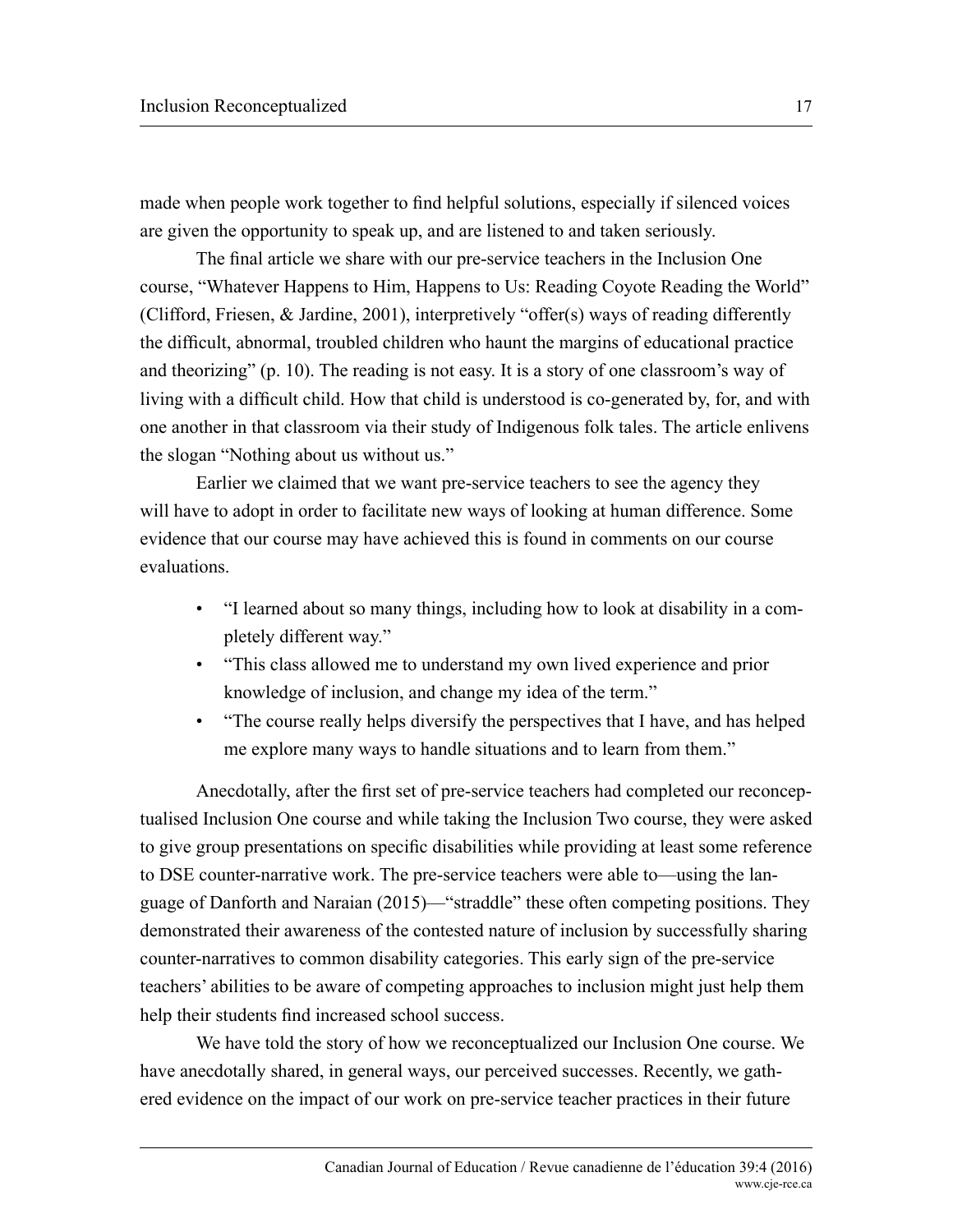classrooms. We are planning to follow the pre-service teachers as they move into the first few years of their careers. We used semi-structured interviews and are now in the process of seeing what themes are emerging from the experiences of these new educators. This will be explored in a forthcoming article. We look forward to synthesizing this evidence, and learning from our former students.This research will undoubtedly further inform our ongoing conversations on inclusive education.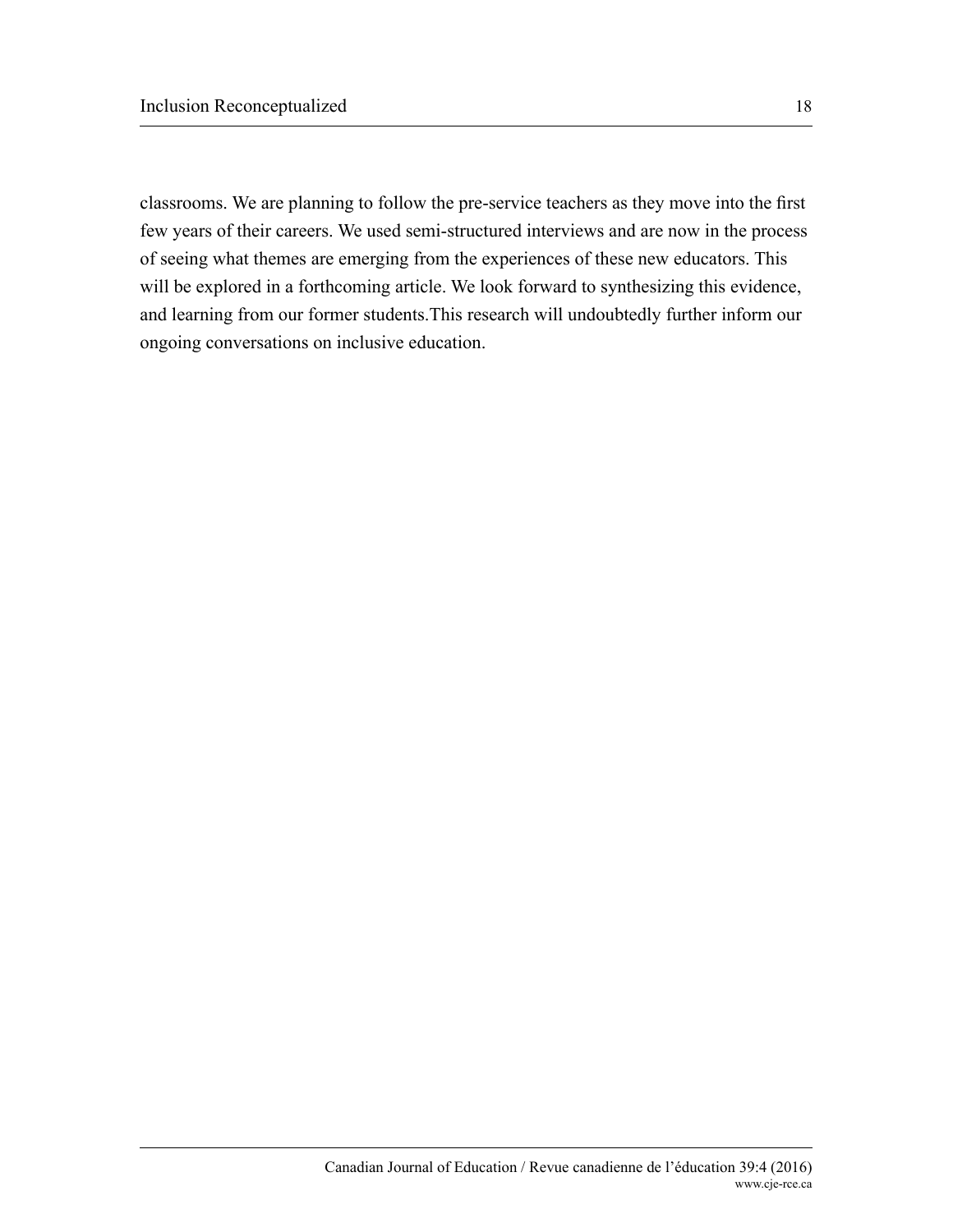#### **References**

- Alberta Teachers' Association. (2014). *Report of the blue ribbon panel on inclusive education in Alberta schools*. Retrieved from ATA website: [http://www.teachers.](http://www.teachers.ab.ca/SiteCollectionDocuments/ATA/Publications/Professional-Development/PD-170-1%2520PD%2520Blue%2520Ribbon%2520Panel%2520Report.pdf) [ab.ca/SiteCollectionDocuments/ATA/Publications/Professional-Development/](http://www.teachers.ab.ca/SiteCollectionDocuments/ATA/Publications/Professional-Development/PD-170-1%2520PD%2520Blue%2520Ribbon%2520Panel%2520Report.pdf) [PD-170-1%20PD%20Blue%20Ribbon%20Panel%20Report.pdf](http://www.teachers.ab.ca/SiteCollectionDocuments/ATA/Publications/Professional-Development/PD-170-1%2520PD%2520Blue%2520Ribbon%2520Panel%2520Report.pdf)
- Andrews, J., & Lupart, J. (2000). *The inclusive classroom*. Scarborough, ON: Nelson Thomson Learning.
- Apple, M., & Beane, J. (1999). *Democratic schools: Lessons from the chalk face*. Birmingham, England: Open Press.
- Baglieri, S., Valle, J. W., Connor, D. J., & Gallagher, D. J. (2010). Disability studies in education: The need for a plurality of perspectives on disability. *Remedial and Special Education*. Advance online publication. doi: 10.1177/0741932510362200
- Baglieri, S., Bejoian, L. M., Broderick, A. A., Connor, D. J., & Valle, J. (2011). [Re] claiming "Inclusive Education" toward cohesion in educational reform: Disability studies unravels the myth of the normal child. *Teachers College Record*, *113*(10), 2122–2154.
- Baines, A. (2014). *(Un)learning disability: Recognizing and changing restrictive views of student ability*. New York, NY: Teachers College Press.
- Battiste, M. (1999). Enabling the autumn seed: Toward a decolonized approach to Aboriginal knowledge, language and education. *Canadian Journal of Native Education*, *22*(1), 16–27.
- Bolton, G. (2014). *Reflective practice: Writing and professional development*. Thousand Oaks, CA: Sage.
- Brookfield, S. D. (2009). Engaging critical reflection in corporate America. In J. Mezirow, E. W. Taylor, & Associates (Eds.), *Transformative learning in practice: Insights from community, workplace and higher education* (pp. 125–135). San Francisco, CA: Jossey-Bass.
- Butler-Kisber, Lynn (Ed.). 2014. *Learning landscapes: Inclusive education: Socially just perspectives and practices*, *7*(2). Retrieved from Learning Landscapes website: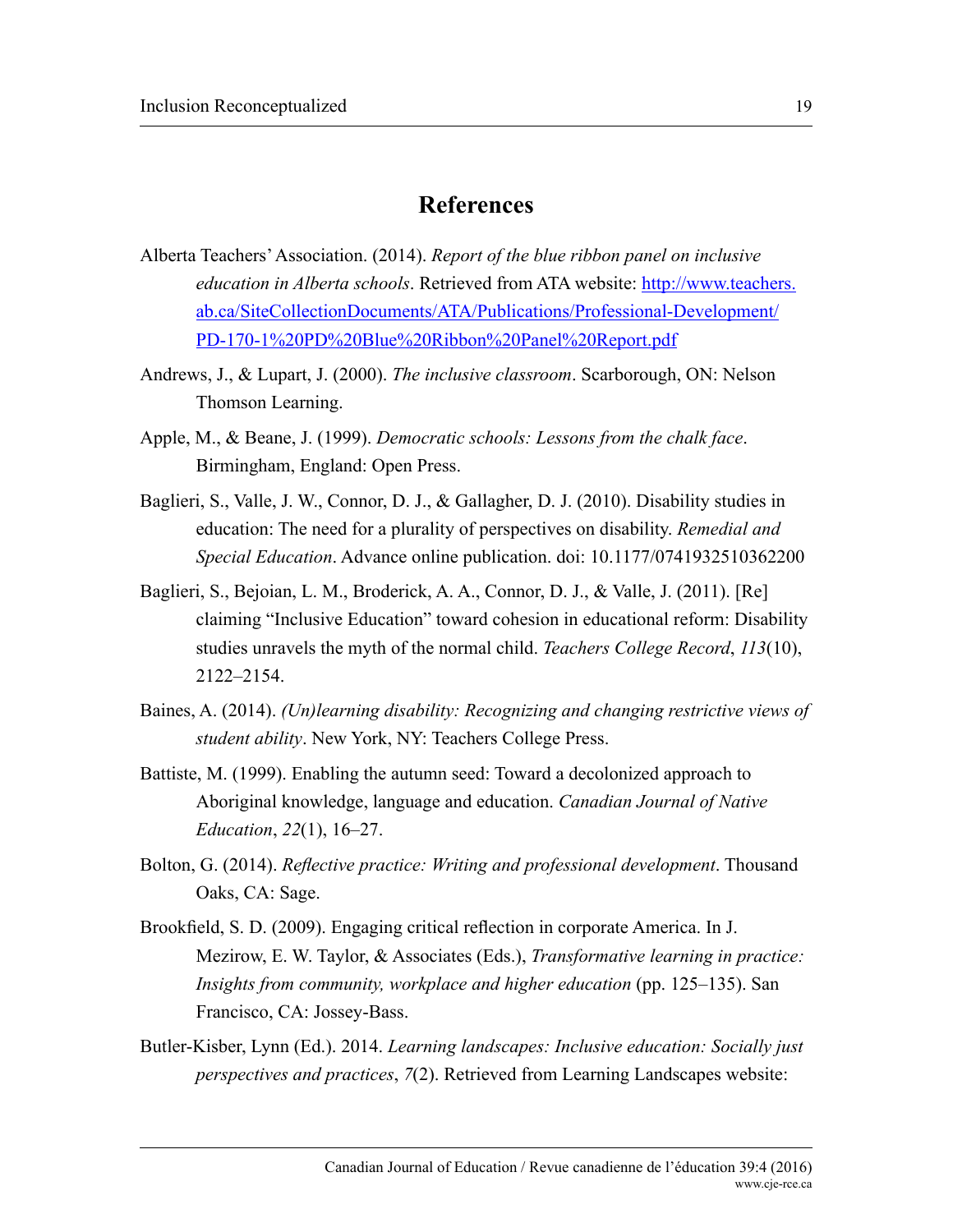[http://www.learninglandscapes.ca/images/documents/ll-no14/ll-no14-final-lr](http://www.learninglandscapes.ca/images/documents/ll-no14/ll-no14-final-lr-links.pdf)[links.pdf](http://www.learninglandscapes.ca/images/documents/ll-no14/ll-no14-final-lr-links.pdf)

- Clifford, P., Friesen, S., & Jardine, D. W. (2001). Whatever happens to him happens to us: Reading coyote reading the world. *The Journal of Educational Thought (JET)/ Revue De La Pensée Educative*, *35*(1), 9–26.
- Cochran-Smith, M. (2004). *Walking the road: Race, diversity and social justice in teacher education*. New York, NY: Teachers College Press.
- Connor, D. J. (2013). Who "owns" dis/ability? The cultural work of critical special educators as insider–outsiders. *Theory & Research in Social Education*, *41*(4), 494–513.
- Connor, D. (2014). Social justice in education for students with disabilities. In L. Florian (Ed.), *The SAGE handbook of special education* (2nd ed., pp. 111–128). Thousand Oaks, CA: Sage.
- Connor, D. J., & Bejoian, L. (2014). Cripping school curricula: 20 ways to re-teach disability. *The Review of Disability Studies: An International Journal*, *3*(3), 3–12.
- Connor, D. J., Gabel, S. L., Gallagher, D. J., & Morton, M. (2008). Disability studies and inclusive education—implications for theory, research, and practice. *International Journal of Inclusive Education*, *12*(5–6), 441–457.
- Cummins, J. (2001). *Negotiating identities: Education for empowerment in a diverse society* (2nd ed.). Ontario, CA: California Association for Bilingual Education.
- Cummins, J. (2016, August 26). *Hunger for learning: Passion for equity*. Presentation delivered at the Symposium to Honour Dr. Fiona Walton, University of Prince Edward Island, Charlottetown, PEI.
- Danforth, S., & Naraian, S. (2015). This new field of inclusive education: Beginning a dialogue on conceptual foundations. *Intellectual and Developmental Disabilities*, *53*(1), 70–85.
- Danforth, S. (2014). *Becoming a great inclusive educator*. New York, NY: Peter Lang.
- Dei, G. S. (1996). *Anti-racism education*. Halifax, NS: Fernwood Publishing.
- Dei, G. S. (2008). Race and minority schooling in Canada: Dealing with questions of equity and access in education. In Z. Bekeran & E. Kopelowitz (Eds.), *Cultural*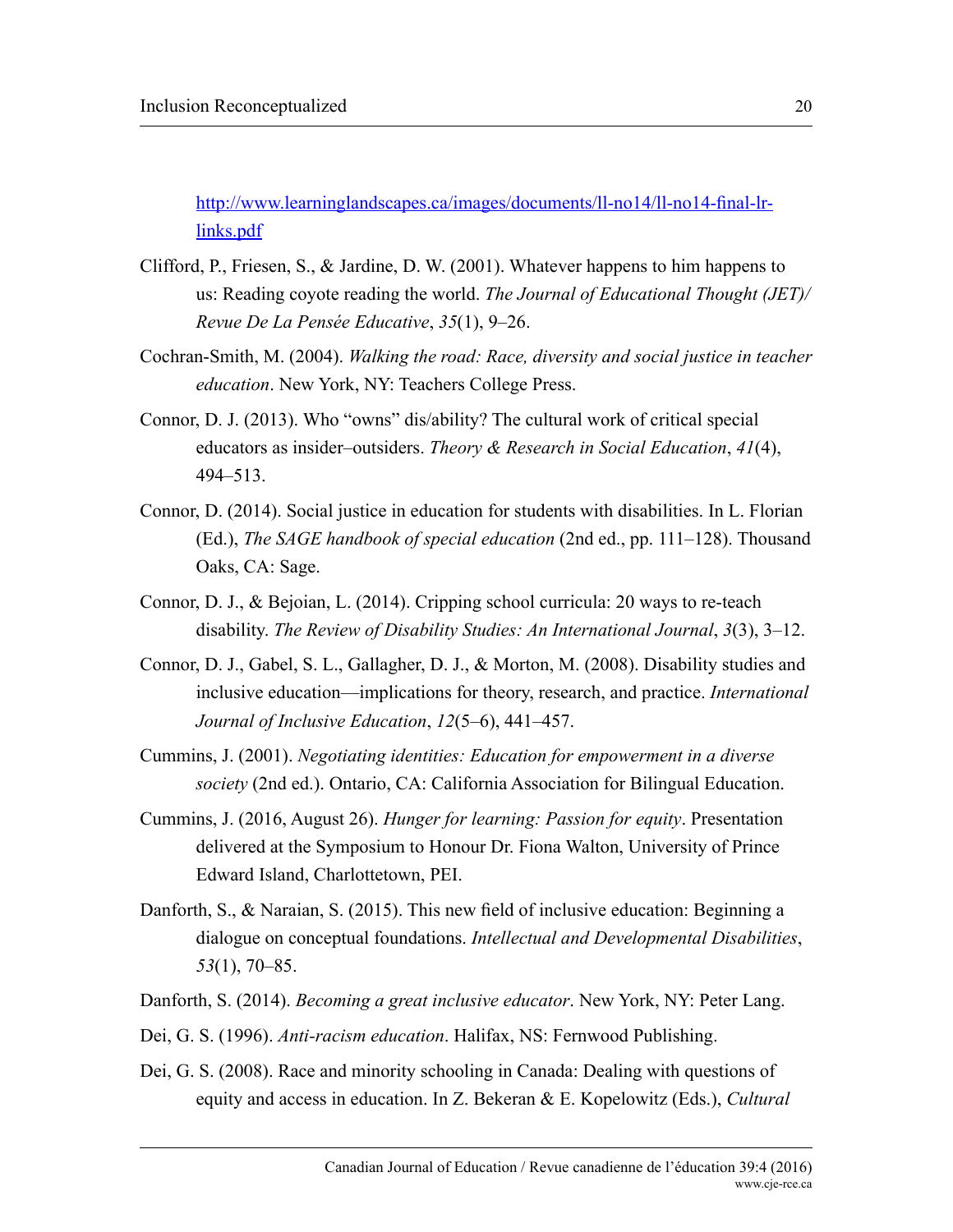*education-cultural sustainability: Minority, diaspora, indigenous and ethnoreligious groups in multicultural societies*. New York, NY: Routledge.

Delpit, L. (1995). *Language, diversity and learning*. New York, NY: The New Press.

- DeLuca, C. (2013). Toward an interdisciplinary framework for educational inclusivity. *Canadian Journal of Education*, *36*(1), 305–348.
- Dinkelman, T., Margolis, J., & Sikkenga, K. (2006). From teacher to teacher educator: Experience, expectation and expatriation. *Studying Teacher Education*, *2*(1), 5–23.
- Dudley-Marling, C., & Gurn, A. (2010). Troubling the foundations of special education: Examining the myth of the normal curve. In C. Dudley-Marling & A. Gurn (Eds.), *The myth of the normal curve* (pp. 9–24). New York, NY: Peter Lang.
- Freire, P. (2000). *Pedagogy of the oppressed*. New York, NY: Herder & Herder. (Original work published 1970)
- Foucault, M. (2003). Abnormal. In A. I. Davidson (Series Ed.), V. Marchetti, & A. Salomoni (Eds.), *Lectures at the Collège de France: Vol. 2. Lectures at the Collège de France, 1974–1975*. New York, NY: Picador.
- Gadamer, H. (2004). *Truth and method* (J. Weinsheimer & D. G. Marshall D. G., Trans.). New York, NY: Continuum.
- Gilham, C. (2014). Inclusion's historical entanglements in Alberta. *LEARNning Landscapes*, *7*(2), 151.
- Greene, M. (1999). *Releasing the imagination: Essays on education, the arts and social change*. San Francisco, CA: Jossey-Bass.
- Greene, R. W. (1998). *The explosive child: A new approach for understanding and parenting easily frustrated, "chronically inflexible" children*. New York, NY: HarperCollins Publishers.
- Hacking, I. (2000). *The social construction of what?* Boston, MA: Presidents and Fellows of Harvard College.
- Hamilton, M. L. (Ed.). (1998). *Reconceptualizing teacher practice: Self-study in teacher education*. London, England: Falmer Press.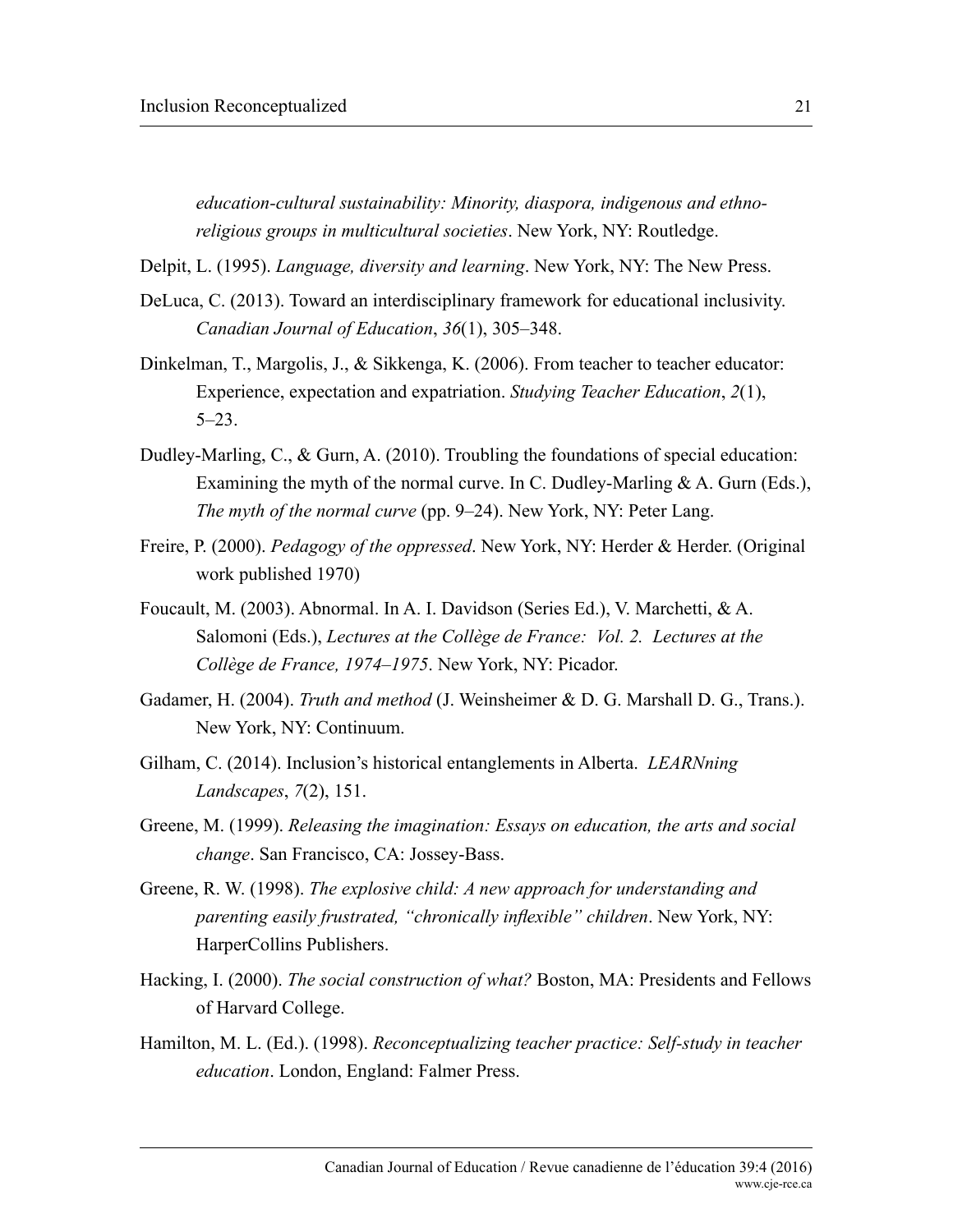- Hargreaves, D. (2006). *Personalising Learning 6* [Pamphlet]. Millbank, England: Specialist Schools and Academies Trust. Retrieved from: [https://aschofield.files.](https://aschofield.files.wordpress.com/2011/02/personalising-learning-6-the-final-gateway-school-design-and-organisation.pdf) [wordpress.com/2011/02/personalising-learning-6-the-final-gateway-school](https://aschofield.files.wordpress.com/2011/02/personalising-learning-6-the-final-gateway-school-design-and-organisation.pdf)[design-and-organisation.pdf](https://aschofield.files.wordpress.com/2011/02/personalising-learning-6-the-final-gateway-school-design-and-organisation.pdf)
- Harper, H. (1997). Difference and diversity in Ontario schooling. *Canadian Journal of Education*, *22*(2), 192–206.
- Howard, G. (2006). *We can't teach what we don't know: White teachers multiracial schools*. New York, NY: Teachers College Press.
- Howard, T., & Aleman, G. (2008). Teacher capacity for diverse learners: What teachers need to know. In M. Cochran-Smith, S. Feiman-Nemer, D. J. McIntyre, & K. Demers (Eds.), *Handbook of research on teacher education: Enduring questions in changing contexts* (3rd ed., pp. 157–174). New York, NY: Routledge.
- Hutchinson, N. L., & Martin, A. K. (2012). *Inclusive classrooms in Ontario schools*. Toronto, ON: Pearson Canada.
- Illich, I. (1977). *Limits to medicine: Medical nemesis: The expropriation of health*. Harmondsworth, NY: Penguin.
- Jahnukainen, M. (2011). Different strategies, different outcomes? The history and trends of the inclusive and special education in Alberta (Canada) and in Finland. *Scandinavian Journal of Educational Research*, *55*(5), 489–502. doi: 10.1080/00313831.2010.537689
- Jardine, D. (1992). The fecundity of the individual case: Considerations of the pedagogic heart of interpretive work. *Journal of Philosophy of Education*, *26*(1), 51–61.
- Jardine, D. (2012). *Pedagogy left in peace: Cultivating free spaces in teaching and learning*. London, England: Continuum.
- Kelly, D. M., & Brandes, G. M. (2001). Shifting out of "neutral": Beginning teachers' struggles with teaching for social justice. *Canadian Journal of Education/Revue canadienne de l'education*, *26*(4), 437–454.
- Kumashiro, K. (2009). Against common sense: Teaching and learning toward social justice. New York, NY: Routledge.LaBoskey, V. K. (2004). The methodology of self-study and its theoretical underpinnings. In J. J. Loughran, M. L. Hamilton,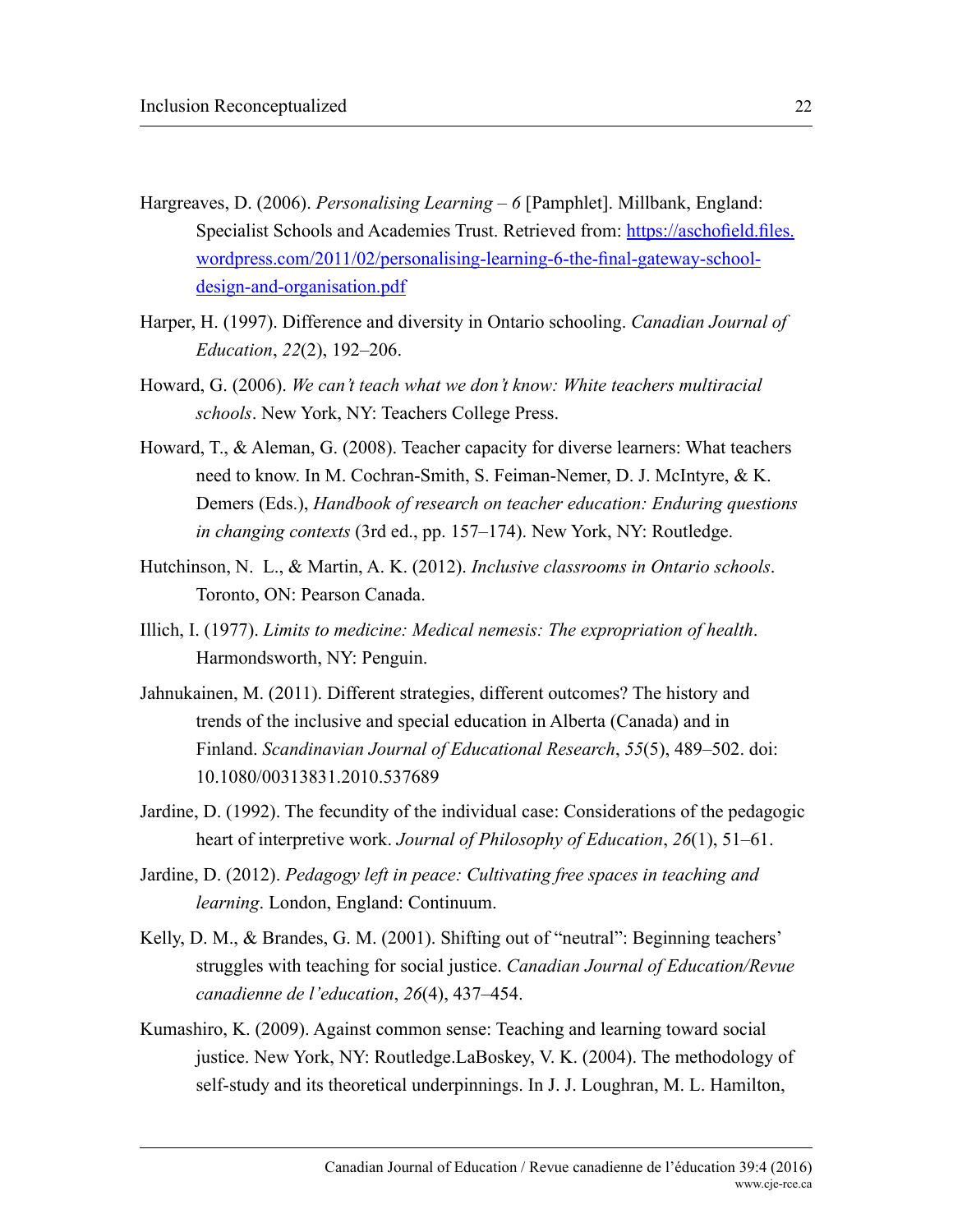V. K. LaBoskey, & T. Russell (Eds.), *International handbook of self-study of teaching and teacher education practices* (pp. 817–869). Dordrecht, The Netherlands: Kluwer Academic Publishers.

- Ladson-Billings, G. (2001). *Crossing over to Canaan: The journey of new teachers in diverse classrooms*. San Francisco, CA: Jossey-Bass.
- Ladson-Billings, G. (2009). *The dreamkeepers: Successful teachers of African American children*. San Francisco, CA: Jossey-Bass.
- Lawrence-Brown, D. (2014). Critical pedagogies, inclusive schooling and social justice. In D. Lawrence-Brown & M. Sapon-Shevin (Eds.), *Condition critical: Key principles for equitable and inclusive education* (pp. 356–364). New York, NY: Teachers College Press.
- Lawrence-Brown, D., & Sapon-Shevin, M. (Eds.). (2014). *Condition critical: Key principles for equitable and inclusive education*. New York: Teachers College.
- Lee, E., & Marshall, C. (2009). *Reality check: A Review of key program areas in the BLAC Report for their effectiveness in enhancing the educational opportunities and achievement of African Nova Scotian learners*. Halifax, NS: Enidlee Consultants Inc.
- Lee, E., Menkart, D., & Okazawa-Rey, M. (2002). *Beyond heroes and holidays: A practical guide to K-12 Anti-racist, multicultural education and staff development*. Washington, DC: Teaching for Change.
- Loughran, J., Hamilton, M., Laboskey, V. K., & Russell, T. (Eds.). (2004). *International handbook of self-study of teaching and teacher education practices*. Dordrecht, The Netherlands: Kluwer Academic Publishers.
- Lupart, J. L. (2008). Achieving excellence and equity in Canadian schools: Can inclusion bridge the gap? *Proceedings from International Inclusive Education Research Professorial Series*. Monash University, Victoria, AUS.
- Lupart, J. L., & McKeough, A. (2009). *The challenges of student diversity in Canadian schools: Essays on building a better future for exceptional children*. Markham, ON: Fitzhenry & Whiteside.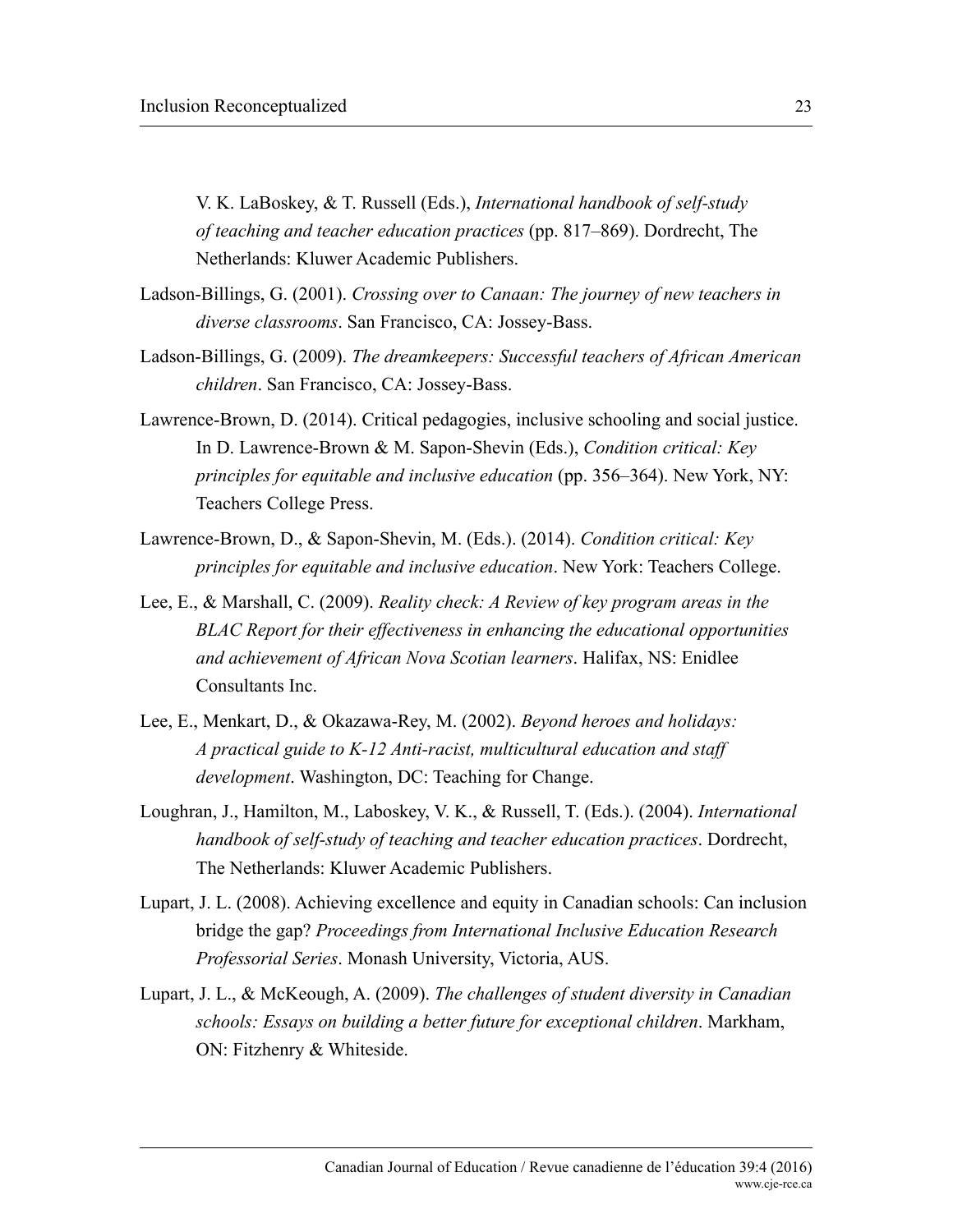- Lytle, S., & Cochran-Smith, M. (1992). Teacher research as a way of knowing. *Harvard Educational Review*, *62*(4), 447–475.
- May, S., & Sleeter, C. (2010). *Critical multiculturalism: Theory and praxis*. New York, NY: Taylor and Francis.
- McLaren, P. (2016). *Life in schools: An introduction to critical pedagogy in foundations of education* (6th ed.). New York, NY: Routledge.
- Moules, N. J. (2015). *Conducting hermeneutic research: From philosophy to practice*. New York, NY: Peter Lang Publishing.
- Neudel, E., Fay, F. A., Gilkey, A., Schneider, B., Kusiak, J., Willis, P. A. (Directors). (2011). *Lives worth living* [Motion picture]. Natick, MA: Storyline Motion Pictures.
- Neito, S. (2010). *The light in their eyes: Creating multicultural learning communities*. New York, NY: Teachers College Press.
- Nova Scotia Department of Education. (1994). *BLAC Report for their effectiveness in enhancing the educational opportunities and achievement of African Nova Scotian learners*. Halifax, NS: Author.
- Porter, G. L., Smith, D., Timmons, V., Kelly, B., & Richler, D. (2011). *Exploring inclusive educational practices through professional inquiry*. Rotterdam, the Netherlands: Sense Publishers.
- Sapon-Shevin, M. (2003). Inclusion: A matter of social justice. *Teaching All Students*, *61*(2), 25–28.
- Sapon-Shevin, M. (2007). *Widening the circle: The power of inclusive classrooms*. Boston, MA: Beacon Press.
- Sensoy, O., & DiAngelo, R. (2012). *Is everyone really equal? An introduction to key concepts in social justice education*. New York, NY: Teachers College Press.
- Slee, R. (2011). *The irregular school: Exclusion, schooling, and inclusive education*. New York, NY: Routledge.
- Sociology of Diagnosis ([Sociologyofdx](https://www.youtube.com/channel/UCSbkbRRqV-G1WcKqyC-q3vw)). (2014, July 13). *Dr Tom Shakespeare "Labels and badges: diagnosis & identity"* [Video file]. Retrieved from YouTube: [https://](https://www.youtube.com/watch%3Fv%3DFngcyyDuONA) [www.youtube.com/watch?v=FngcyyDuONA](https://www.youtube.com/watch%3Fv%3DFngcyyDuONA)